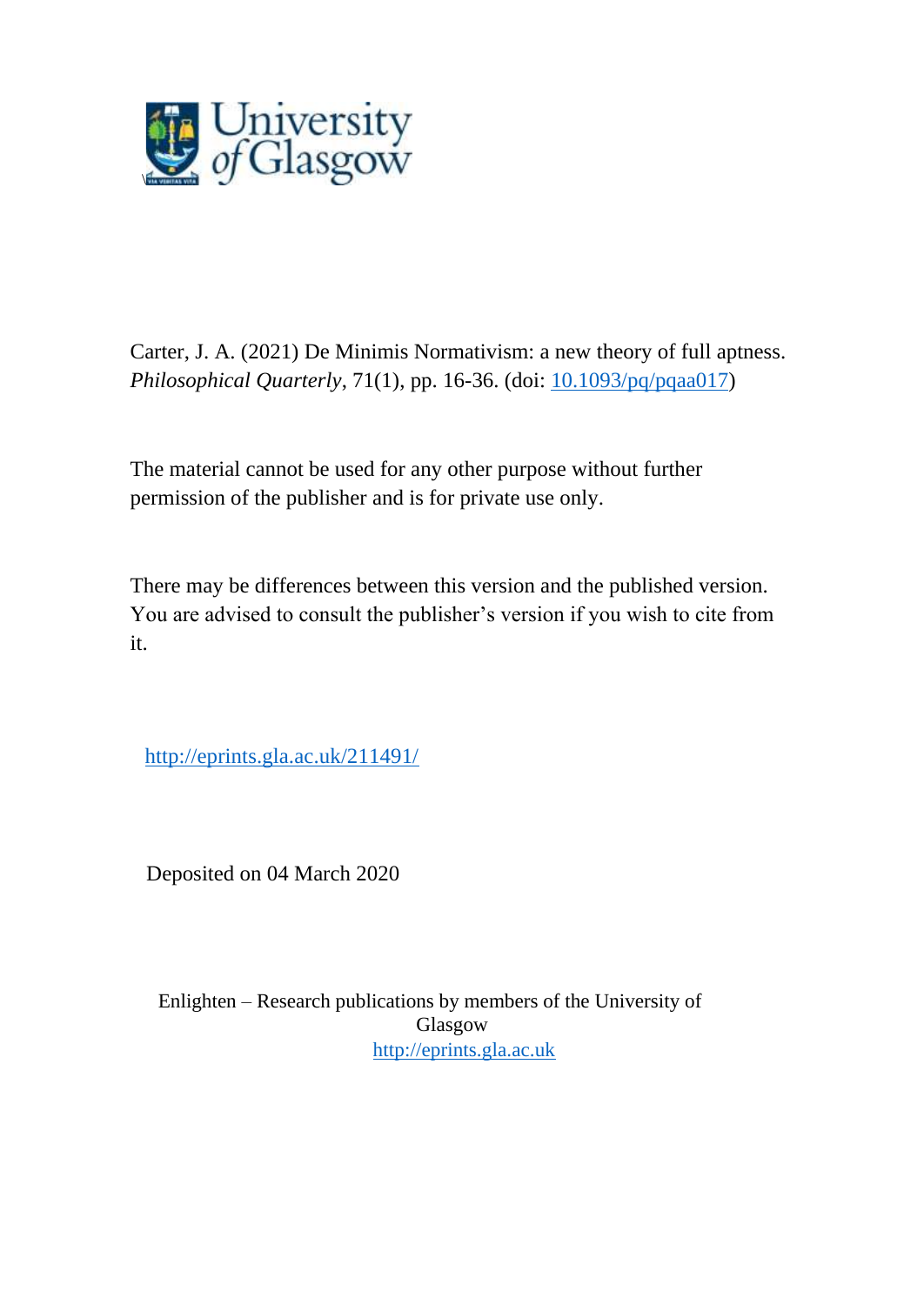'Virtue Epistemology' Prize Essay Competition

## *De Minimis Normativism*: A New Theory of Full Aptness

*Full aptness* is the most important concept in performance-based virtue epistemology. The structure of full aptness, in epistemology and elsewhere, is bi-levelled. At the first level, we evaluate beliefs, like performances, on the basis of whether they are successful, competent, and *apt* – viz., successful *because* competent. But the fact that aptness *itself* can be fragile – as it is when an apt performance could easily have been *inapt* – points to a higher zone of quality beyond mere aptness. To break in to this zone, one must not merely perform aptly but also in doing so safeguard in skilled ways against certain *risks to inaptness*. But how must this be done, exactly? This paper has two central aims. First, I challenge the credentials of mainstream thinking about full-aptness by raising some new and serious problems for the view. I then propose a novel account of full aptness – what I call *de minimis normativism* – which keeps all the advantages of the canonical view, avoids its problems entirely, and offers some additional payoffs.

1. Golden State Warriors point guard Stephen Curry has been working on his free throws all evening in Oakland Arena. He's hoping to finish the year with a 92% free-throw average. It's 11:30pm, and all the fans have long gone home, but he keeps shooting. He's made 47 in a row and is feeling good, though only a few janitors are present to witness it.

Around midnight, Curry hits his stride. He's at a personal-best 112 consecutive made free throws. He squares up confidently for number 113, which would be his longest streak.

Unbeknownst to Curry, an escaped beaver has been chewing for hours in pitch darkness on a utility pole just outside Oakland Arena. The beaver has nearly worked its way through the entire pole. Just one more bite, and the utility pole will drop. If the beaver's next bite is on the right side of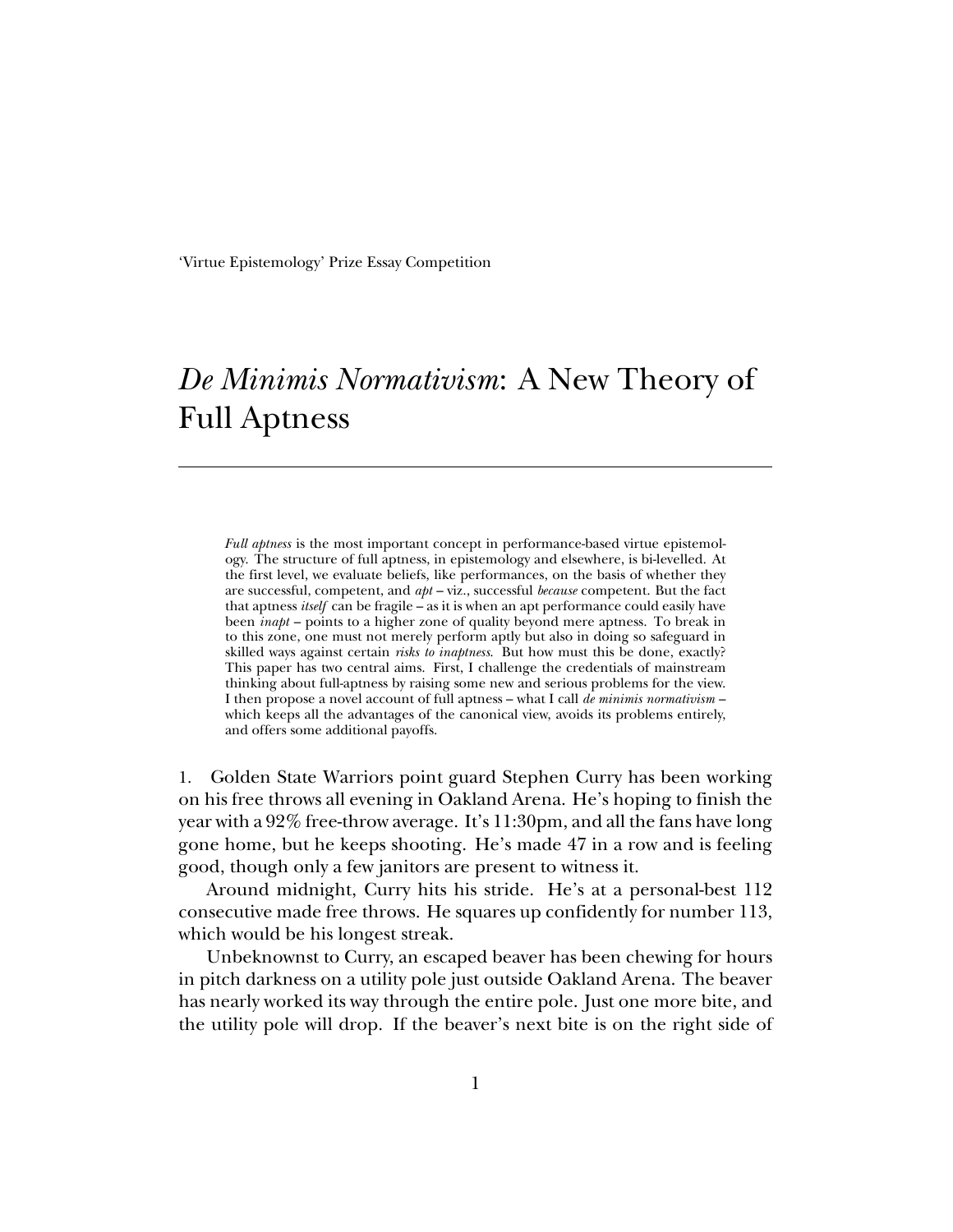the pole, it will fall to the left, and it will remain propped up by a concrete barrier. However, if the beaver's next bite is on the *left* side of the pole, it will come crashing down to the right, along with the attached electrical power lines, which will cause an entire blackout inside Oakland Arena. And unfortunately for Curry, he misses more than he makes when shooting in pitch darkness.

As Curry takes a few breaths before shooting, the beaver eyes the left side of the utility pole and opens its mouth, exposing sharp orange teeth. But the beaver suddenly changes its mind. It sinks its teeth instead into the *right* side of the pole, which then falls left into the concrete barrier. Steph – aided by excellent lights in Oakland Arena – releases the shot and makes his 113th in a row.

2. A key idea in recent virtue epistemology – one that has been championed by Ernest Sosa (e.g., [2007,](#page-24-0) [2015](#page-25-0), [2017\)](#page-25-1) – is that beliefs are a species of *performance*. [1](#page-2-0) On this way of thinking, we should normatively assess beliefs in the same way we assess performances more generally. Any performance with an aim can be evaluated along three distinct dimensions: *success* (e.g., whether it hits it aim), *competence* (whether it is produced by the exercise of a competence to attain its aim) and *aptness* (e.g., whether it is successful *because* competent). On this three-fold picture of performance assessment, *knowledge* is type-identical to apt belief, a belief that is successful (i.e., true) *because* competent.

A performance, like a belief, can be apt without being *fully apt*. Full aptness is the 'gold standard' – the fully desirable status for performances in general.[2](#page-2-1) According to Sosa:

*Fully apt performance*: A performance is fully apt if and only if it is guided to aptness through the agent's reflectively apt risk assessment (Sosa [2015](#page-25-0), 69).

<span id="page-2-0"></span><sup>1</sup>SeeFernandez ( $2016$ ) for a recent collection of papers engaging with performancetheoretic virtue epistemology. Other proponents – besides Sosa – of performance-based virtue epistemology include Turri([2011,](#page-25-2) [2016](#page-25-3)), Kelp([2013](#page-23-1)), [Redacted], and with caveats, Greco [\(2010](#page-23-2)). C.f., Chrisman([2012\)](#page-23-3) for criticism of the project of modelling belief as a kind of performance with an aim.

<span id="page-2-1"></span><sup>2</sup>Fora more recent development of this idea, see Sosa  $(2017)$  $(2017)$  $(2017)$ . Cf., C. Kelp et al. [\(2017\)](#page-24-1) for a criticism of Sosa's account of full aptness.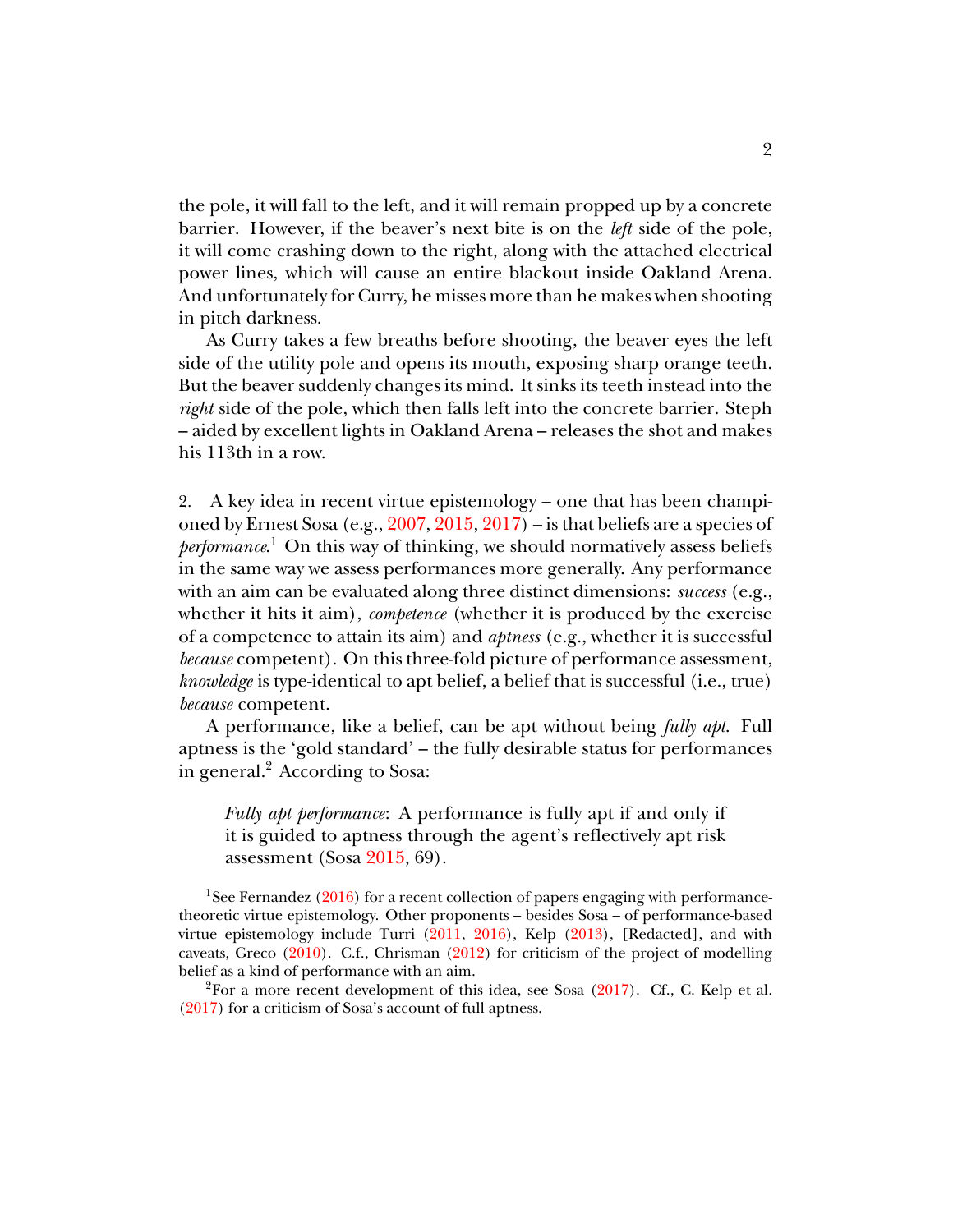Getting a grip on what fully apt performance (and by extension, fully apt belief – the *epistemic* gold standard) involves requires first getting a handle on what *reflectively apt risk assessment* involves. What exactly needs taken into account, and how?

Let's return now to Steph Curry, the night-time gymnasium, the utility pole and the beaver. Does Curry's shot – fired around midnight while the beaver is choosing its next (and final) bite – achieve the status of full aptness?

It would obviously *not* achieve such a status if the kind of risk assessment that is relevant to performing fully aptly must involve taking into account *all* risks to a performance's aptness. The beaver poses such a risk, one that materialises in close near-by worlds. Does the fact that Curry was *oblivious* to the beaver and its potential effects on the ambient lighting taint the quality of his shot when it flies through the hoop in perfect lighting?

More generally: What kinds of specific things must a shooter be able to competently take into account, and which things can the shooter *nonnegligently ignore* without subjecting herself to credit-reducing luck when such things happen, beyond her ken, to go right?

3. Sosa has an answer to all of this (spoiler: his view implies that Steph's shot *is* fully apt). And it's one that he thinks carries over neatly to the epistemic domain. Crucial to Sosa's answer is his new theory of *background conditions*, a theory that has emerged only in his most recent virtue epistemology.[3](#page-3-0)

Unfortunately, this appeal to background conditions generates two central problems for any viable account of full aptness, what I call the *arbitrariness problem* and the *demandingness problem*. Taken together, these problems expose a dilemma: attempting to accommodate the arbitrariness problem from within the canonical theory simply makes it more difficult to then deal satisfactorily with the demandingness problem.

The way forward, I'll argue, is a different and more principled approach to the kind of problem Sosa appeals to background conditions in order to solve. I develop such a proposal, which draws from tools in other areas of philosophy – and specially, from the theory of social norms and the literature on *de minimis* risks. The payoff is a better account of full aptness, one that not only avoids the dilemma facing Sosa but which also clarifies more

<span id="page-3-0"></span> ${}^{3}$ Seein particular Sosa ([2017](#page-25-1) Ch. 13).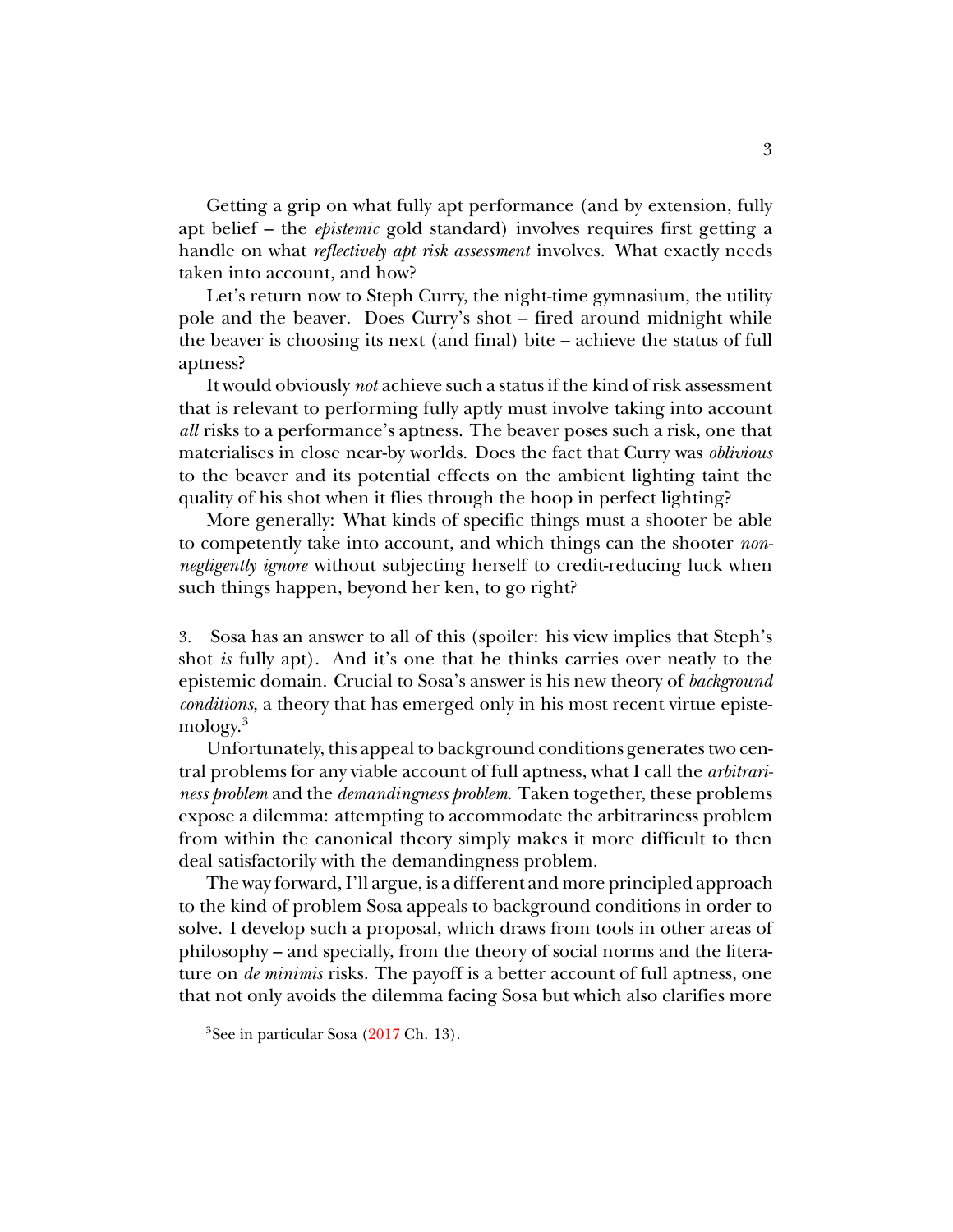sharply how it is that – to perform, as well as to believe fully aptly – we must take into account certain risks while we may non-negligently ignore others.

4. A performance is *apt* if and only if it is successful *because* competent. Competences are, themselves, dispositions of an agent to perform well in a given domain of endeavour. Crucial ly, on Sosa's view, competences have a 'triple-S' constitution – seat, shape, and situation – with reference to which three kinds of dispositions can be distinguished: the innermost competence (seat), the inner competence (seat + shape), and the complete competence (seat + shape + situation).

To make this idea more concrete, consider the following illustrative example Sosa offers concerning driving competence:

With regard to one's competence in driving, for example, we can distinguish between (a) the innermost driving competence that is seated in one's brain, nervous system, and body, which one retains even while asleep or drunk; (b) a fuller inner competence, which requires also that one be in proper shape, that is, awake, sober, alert, and so on; and (c) complete competence or ability to drive well and safely (on a given road or in a certain area), which requires also that one be well situated, with appropriate road conditions pertaining to the surface, the lighting, etc. The complete competence is thus an SSS (or an SeShSi) competence (Sosa [2017](#page-25-1), 191–2).

Sosa alternatively uses the term 'skill' to refer to what you have when you possess the innermost competence to do something, viz., the 'seat' of a competence. And this is something we test for by asking whether you would perform reliably enough *when* in appropriate shape and while appropriately situated. $^4$  $^4$  It accordingly doesn't count in any way against your skill to drive a car well if you would perform poorly if in improper shape (e.g., drugged, asleep, etc.) or placed in an abnormal situation – viz., extreme icy conditions or unusually high winds.

With this in mind, we can now clarify the idea that apt performances are apt when successful because competent. When a performance is apt, the

<span id="page-4-0"></span><sup>4</sup>For a helpful discussion of this idea in terms of what Sosa calls 'trigger manifestation conditionals', see Sosa([2010](#page-25-4)).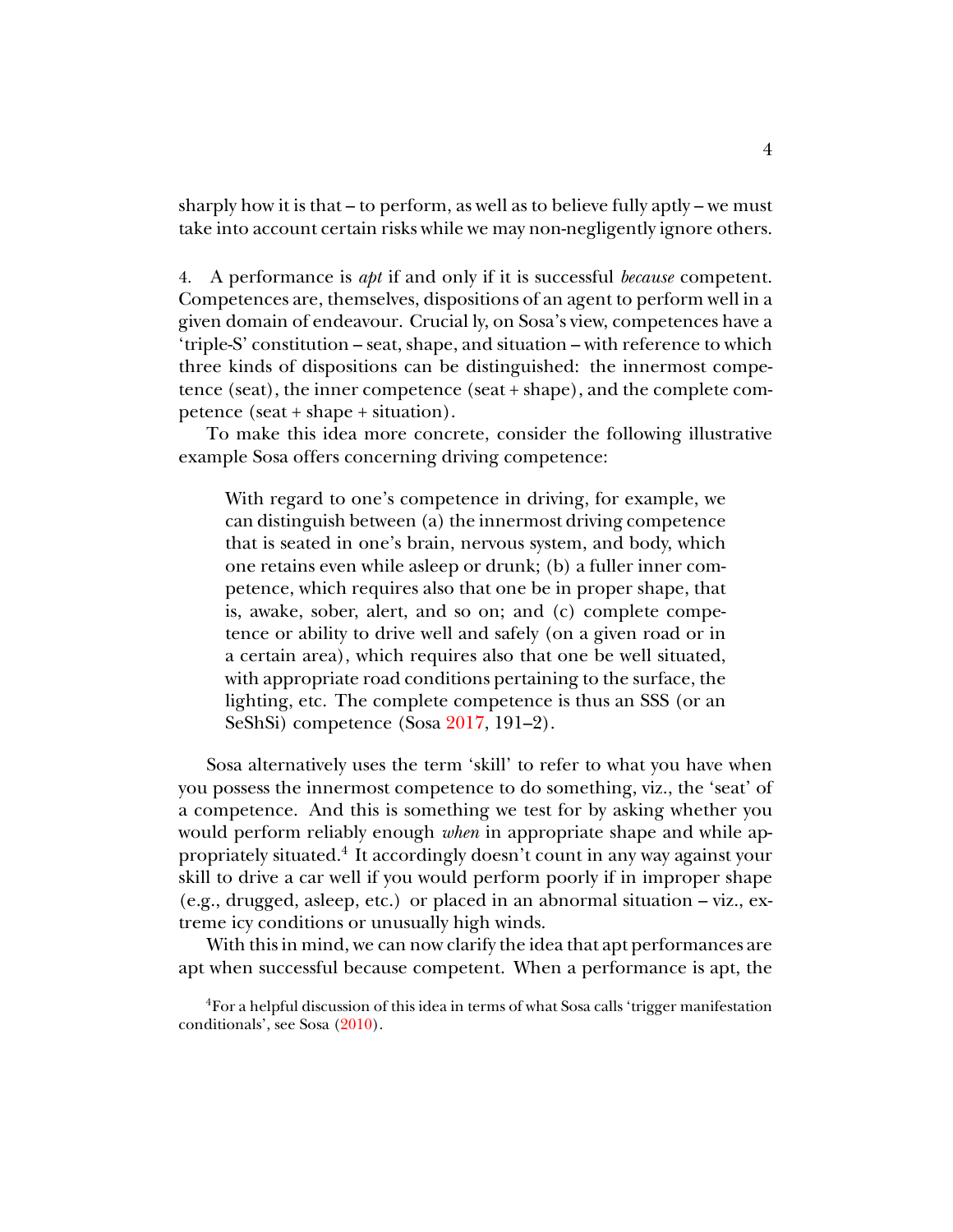relevant success must issue (non-deviantly) from not merely the exercise of a skill in any kind of condition, but from a *complete* competence – viz., from a skill exercised while the subject is in proper shape and properly situated.

The matter of what *counts* as 'proper shape' and 'properly situated' matters not only for assessments of competence and thus aptness. It also has ramifications downstream for Sosa's theory of *full* aptness. Sosa's answer, in short, is that (i) the standards for 'proper shape' and 'properly situated' vary from domain to domain; and (ii) are determined by what we *care* about across particular domains of performance – viz., what the circum-stances are under which good performance is valued in those domains.<sup>[5](#page-5-0)</sup> In certain formalized contexts, these conditions are made explicit. For example, in golf, being properly situated requires possession of a putter; it also *excludes* flood conditions and storms. In the domain of salmon fishing, neither of these is the case. Relatedly, just as what counts as the shape and situation relevant to good performance varies across performance domains, so does the level of *reliability* one must manifest (when in proper shape and properly situated) to possess the relevant skill. One lacks skill at shooting free-throw if one is successful just under 50% of the time when in proper shape and properly situated; but this success rate is *above* the reliability threshold required to count as possessing skill at hitting baseballs when in proper shape and properly situated.

5. Let's now zero in more closely on *full* aptness, by running a variation on our Curry case – though this time let's leave the beaver out of the story and replace it with some lactic acid buildup. Suppose Steph continues shooting well into the early morning hours. His lactic acid is building up, but he pushes through, fighting muscle fatigue.

Stipulate that there is some threshold of lactic acid buildup after which Steph's muscles will fail to support a reliable enough free-throw-shooting form. If the threshold is crossed, it's still possible he'll make the shot. But in doing so, his shot will not be *apt*. [6](#page-5-1) Now suppose further that Steph's shot

<span id="page-5-1"></span><span id="page-5-0"></span><sup>5</sup>See Sosa [\(2010,](#page-25-4) 466–7) and [\(2017,](#page-25-1) 195).

 $6$ This is a twist on a different case Sosa offers (e.g., Sosa  $2015$ , 72) to illustrate firstorder safety and second-order unsafety. In the case Sosa opts for, we are to imagine that the shooter is just within his threshold for reliability, but that that had the shooter been standing just an inch or so outside of where they are in fact standing, they'd fail to be reliable enough.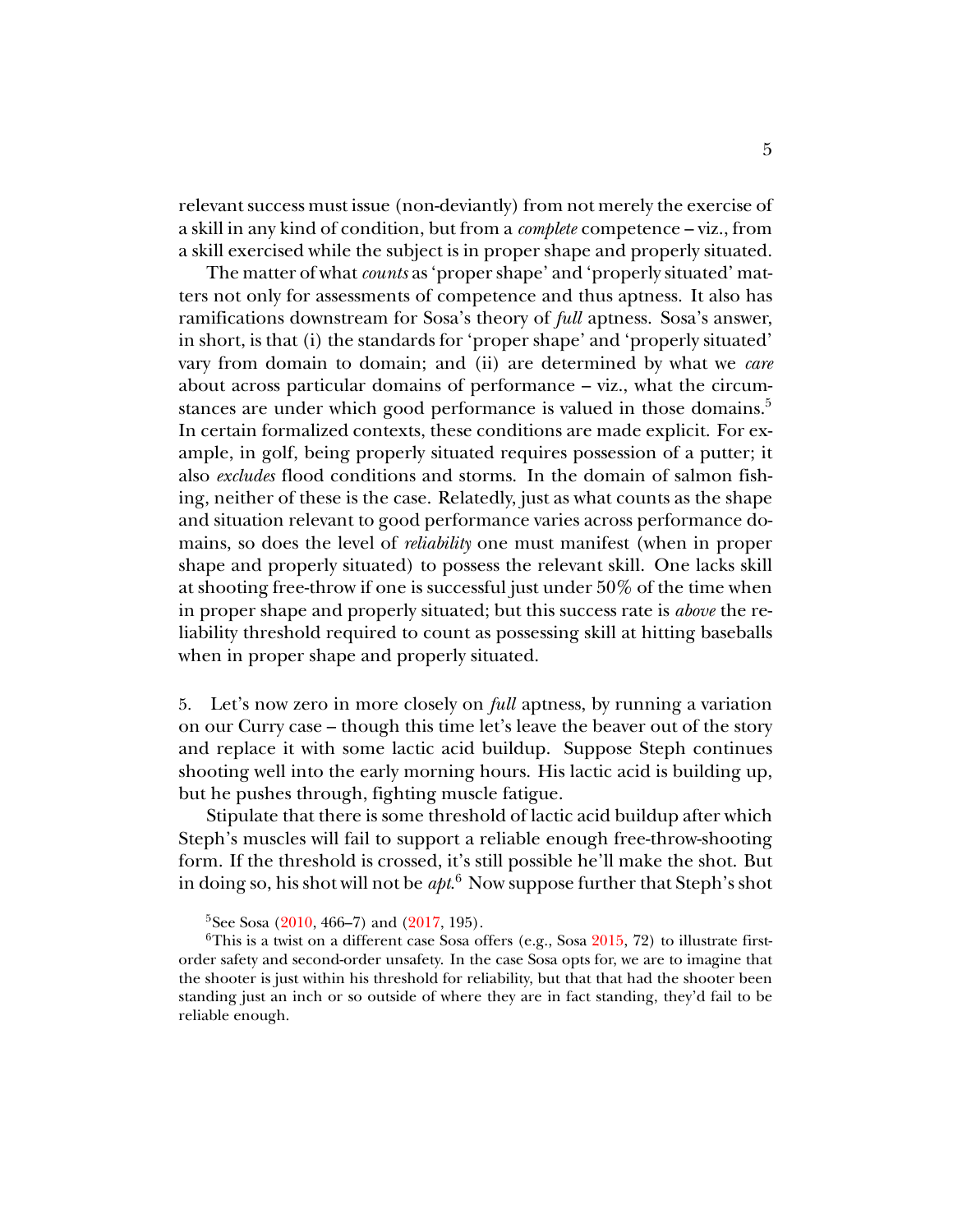– taken in the wee hours in the morning – remains *within* this threshold, but just barely.

Such a shot will be apt, even though there is an important sense in which the aptness is 'fragile'. The successful shot issues non-deviantly from a complete competence. But very easily it could have not done so. Steph is in proper shape; but very easily he could not have been.<sup>[7](#page-6-0)</sup>

What Steph's shot manifests is competence but not *reflective competence*. A shot is reflectively competent if and only if it corresponds to a competent second-order awareness *that* the shot would be apt (Sosa [2015](#page-25-0), 6[8](#page-6-1)).<sup>8</sup> Steph lacks any such awareness in this case. While he is manifesting his firstorder complete competence to shoot, he is *not* in doing so manifesting any higher-order capacities to monitor for risk of inaptness. He, after all, would easily have shot even had his lactic acid crossed the threshold for compromising his form and reliability.

Important here is that higher-order assessments of *risk of inaptness* (e.g., assessments of whether conditions are suitably favourable, whether you are in proper shape, etc.) are performances in their own right. One could be more or less reliable at doing *this* and *regardless* of whether one has reliable shooting form.

Put another way: you can have (i) aptness without reflective competence and (ii) reflective competence without aptness. Steph shooting successfully in the wee hours of the morning *just within* his threshold of reliability (while oblivious *that* he is just within this threshold) is an example of the former. $^9$  $^9$  In the latter case, one might competently judge that a shot would be apt and thus safe enough to be worth taking. Yet it might be one

<span id="page-6-1"></span><span id="page-6-0"></span><sup>7</sup>See Sosa [\(2007](#page-24-0) Ch. 2) for related cases involving aptness without safety.

<sup>8</sup>It's contentious whether 'awareness' is too strong here, by Sosa's own lights. As C. Kelp et al.([2017\)](#page-24-1) have pointed out, by this kind of formulation, it would seem to follow that full aptness implies first-order safety. However, this is at tension with Sosa's explicit allowance of certain risks to inaptness can be non-negligently ignored by a fully apt performer. Sosa elsewhere however uses the weaker locution 'assessment', which arguably avoids this tension.

<span id="page-6-2"></span><sup>9</sup>Compare with Sosa's (e.g., [2015](#page-25-0), 68) case of a huntress who shoots at a rabbit in twilight fog. The huntress believes when shooting that there is little chance of success (in light of her having drunk much wine, and the twilight fog of the conditions), and in thinking this, 'underestimates her prowess'. But she takes the shot anyway and hits the rabbit. And, unbenkownst to her, her shot was apt. She was reliable enough a shot even in those conditions. For discussion of this case and how it is subtly different from other cases Sosa uses to make a similar point, see [Redacted].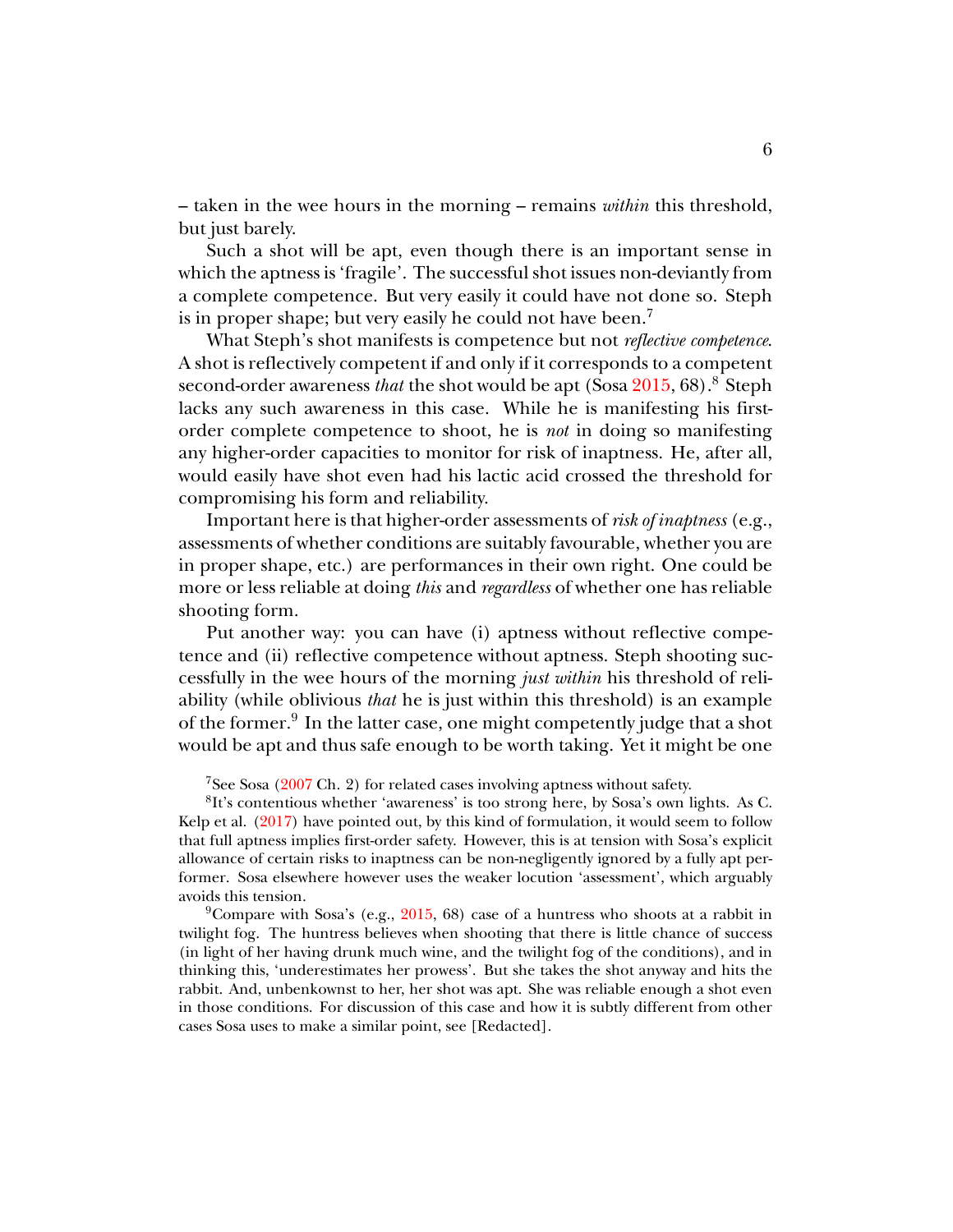of those times when the shot misses anyhow, so that the shot is reflectively competent without being apt.<sup>[10](#page-7-0)</sup>

*Full* aptness requires not only that a shot be apt *and* reflectively competent, but also that the shot be *guided to aptness* through the agent's reflectively apt risk assessment. To appreciate the relevance of the 'guidance' proviso, just suppose that Steph (in our lactic acid variation) – in consultation with doctors and Nate Silver at <http://fivethirtyeight.com> – gains deep and fine-grained insights into his own reliability as a shooter and how this reliability is threatened in various ways. During these consultations with doctors and Silver, he learns how to reliably spot tell-tale signs of lactic acid buildup *just at the point* that it would affect his muscles so as to compromise the reliability of his form. Now, suppose that, as he's about to shoot, Steph – through a very well-calibrated second-order risk assessment – appreciates *that* he is within, and not outside, his threshold for sufficient reliability, and thus that the shot, if taken, would be apt. Rather than to shoot, though, he flips a coin to decide *whether* to take the shot. The coin lands 'heads', and so he shoots, aptly making the shot.

In the above case, the shot is both apt *and* reflectively competent, but it is not *fully apt*; this is because the shot is not guided to aptness by the reflectively competent risk assessment conducted, but rather, by a coin flip.

<span id="page-7-0"></span>6. The reader at this point might sense a tension. That's because there *is* one. I've indicated already that Sosa takes Steph's shot in the original beaver version of the case to be *fully apt*. It is fully apt even though he's oblivious to the fact that the aptness of his shot could have easily been spoiled through an electric failure that luckily, beyond his ken, didn't occur. And yet, Sosa's account of full aptness is *also* supposed to generate the result that Steph in the lactic acid variation of the case does *not* perform fully aptly, when what he's oblivious to is that the aptness of his shot could easily have been spoiled through his being in improper shape which luckily, beyond his ken, didn't transpire. That Sosa's view treats these cases disanalogously calls for explanation: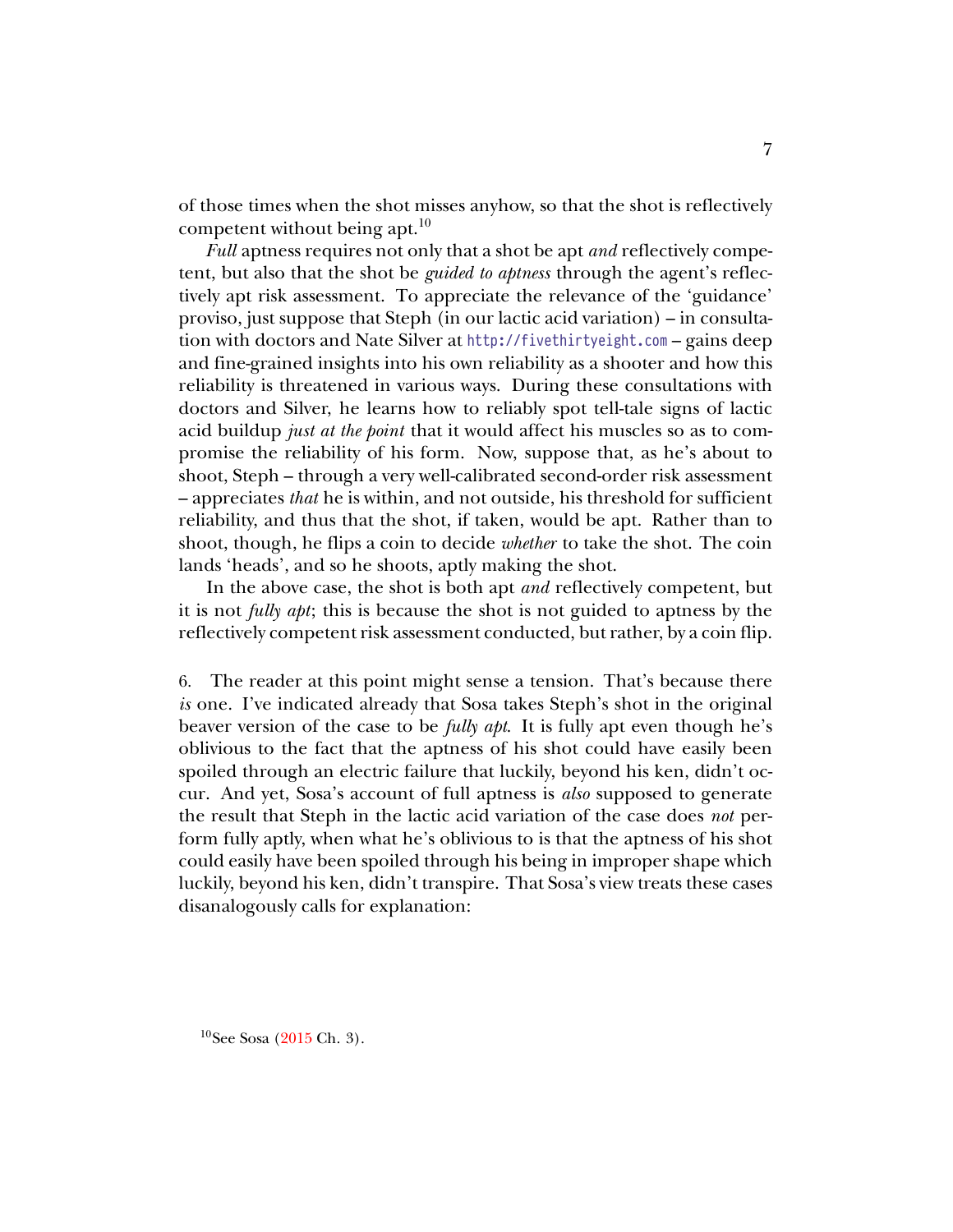|                                | shot is aptness<br>apt? fragile? | is performer oblivious to<br>fragility of aptness? | shot<br>fully<br>apt? |
|--------------------------------|----------------------------------|----------------------------------------------------|-----------------------|
| Curry (beaver<br>version)      | yes yes                          | yes                                                | ves                   |
| Curry (lactic<br>acid version) | yes yes                          | yes                                                | no                    |

So *why* the difference of treatment, then? Here's where we get to the heart of things, and to the theory of background conditions. According to Sosa, there is an important distinction *within the class of things that could cause a performance to fail*, between:

- (i) the kinds of things a fully apt performer must heed in order to safeguard against credit-reducing luck; and
- (ii) the kinds of things he or she is free to *non-negligently* assume are already in place.

Let's look at the first category. As Sosa puts it, an athlete, in order to meet the reflective competence condition on fully apt performance:

[…] needs to consider various shape and situation factors: how tired he is, for example, how far from the target, and so on, for the many shape and situation factors that can affect performance (Sosa [2017,](#page-25-1) 191).

The lactic acid version of the case is, thus, a 'category 1' case on this characterisation. Even if Steph shoots aptly, his shot isn't fully apt if he easily could have shot inaptly *because* he easily could have been too tired. Tiredness, distance from the target, etc., are factors pertinent to *basketball*. Let's now look squarely at Category (ii):

But there are many factors that he need not heed. It is no concern of an athlete as such whether an earthquake might hit, or a flash tornado, or a hydrogen bomb set off by a maniac leader of a rogue state, and so on. As an athlete, he is not

negligent for ignoring such factors([2017](#page-25-1), 191).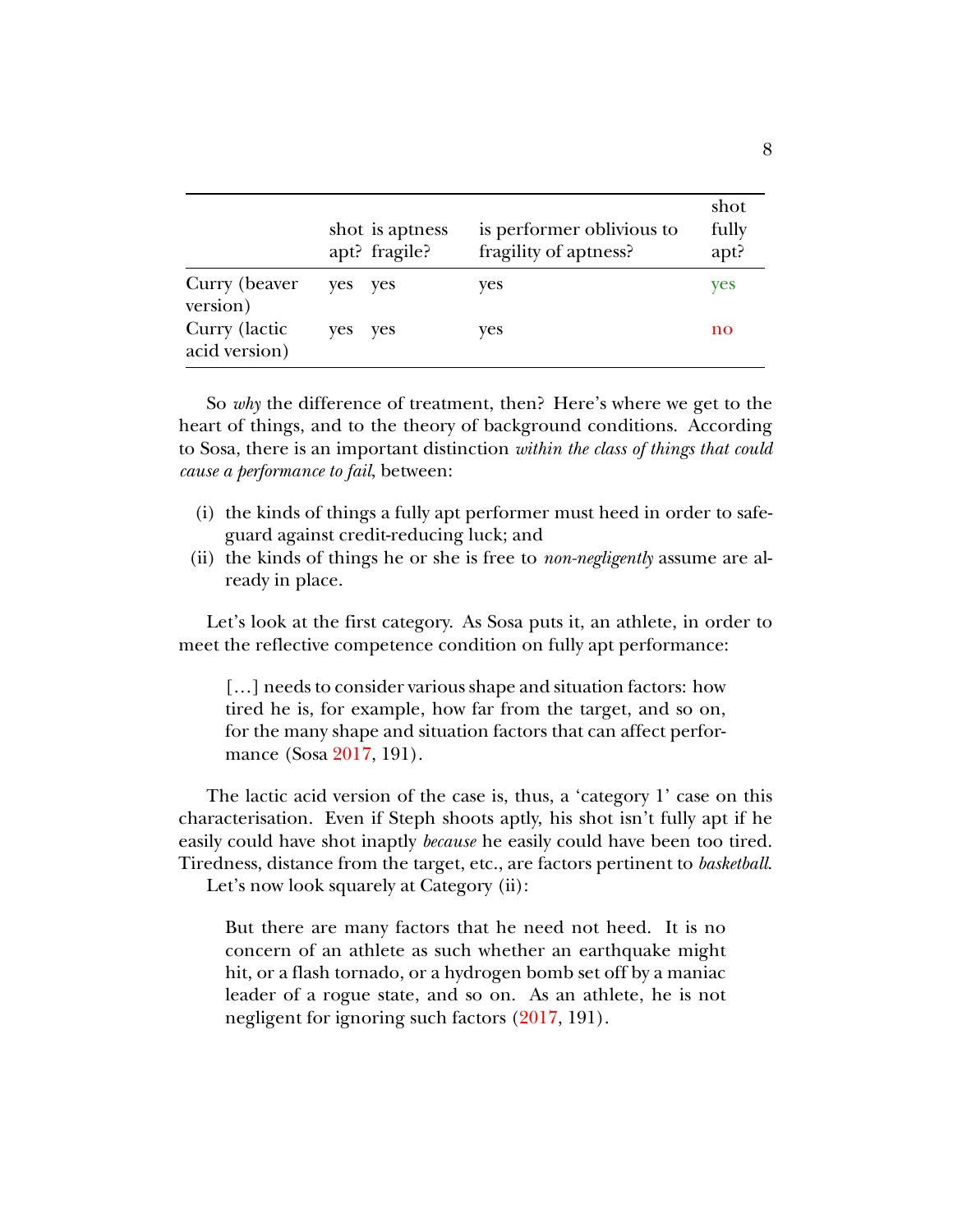And such things are of 'no concern' to the athlete, as such, even though earthquakes, tornadoes, bombs – as well as power outages – are the sort of things that *could* spoil a performance if they in fact materialised.

Category (ii) – viz., the kinds of things an apt performer can *non-negligently* assume are already in place – corresponds to what Sosa is calling *background conditions*. There is no simple definition of background conditions. As I've argued in previous work<sup>[11](#page-9-0)</sup>, we can identify in Sosa's recent epistemology four key characteristics of background conditions: logical, functional, epistemological, and normative.

- *Logical*: Background conditions are entailed by the presence of pertinent seat, shape and situation conditions; they must hold if the relevant 'S' [seat/shape/ situation] is in place at the time of the performance.
- *Functional*: Background conditions are orthogonal to a performance qua the kind of performance it is.
- *Epistemological*: When a background condition holds, the fully apt performer need not know that it does.<sup>[12](#page-9-1)</sup>
- *Normative*: The quality of a performance is not reduced or in any way effected by reducing the safety a background condition.

The logical condition is the most useful for identifying which conditions are background conditions. The other characteristics make explicit properties ascribed distinctively to background conditions.

With respect to the logical condition, just consider that the shape pertinent to a figure skating competence, e.g., to be alert, awake, etc., entails whatever is necessary to support it – viz., among other things, a properly functioning thalamus. The situation pertinent this kind of competence includes a sufficiently flat ice rink; necessary for the existence of this rink is that a large sinkhole under the ice rink does not materialise. (Even more dramatically, the existence of the *earth* is necessary to support the obtaining of *any* seat/shape/situation conditions of interest to human performances of any kind).

And this leads right to the functional point: facts about the obtaining *of conditions entailed by* the presence of seat, shape, and situation conditions

<span id="page-9-0"></span><sup>11</sup>See [Redacted].

<span id="page-9-1"></span> $12$ Sosa [\(2017](#page-25-1), 218).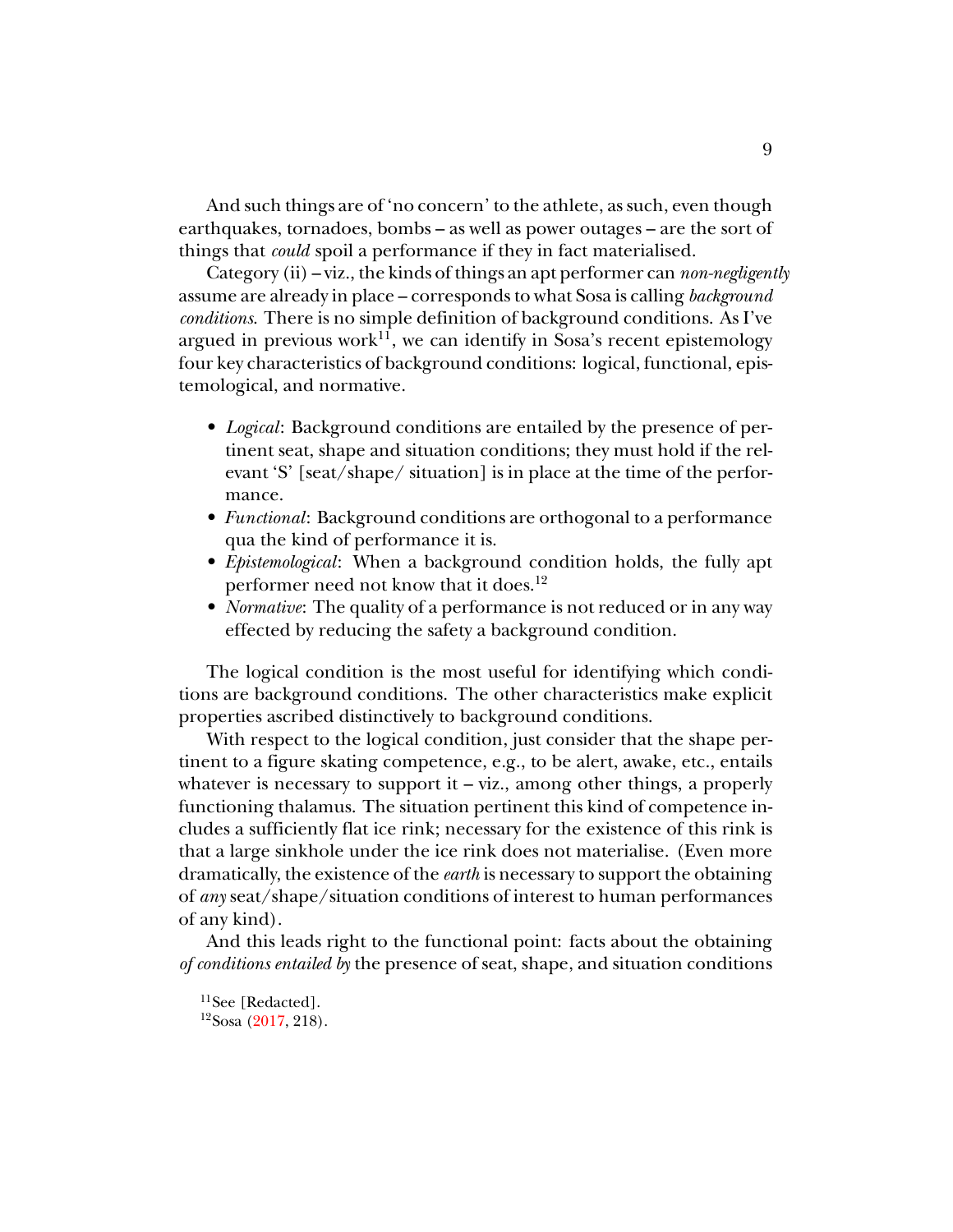– e.g., including facts about whether these conditions hold safely – seem to be completely *orthogonal* to the quality of, say, an ice skating performance, *as such*. They have nothing to do with what counts as good skating. And – here are the epistemological and normative points – because they *don't*, the *quality* of (say) a skating routine to Carmen that includes three triple axels isn't spoiled in any way if the skater who lands these jumps flawlessly was oblivious to the fact that they nearly had a sudden aneurysm while skating which would have wiped out the 'thalamus possession' background condition to being in proper shape, or that they were oblivious to the near possibility of a sink-hole under the rink. Or, for that matter, the near possibility of a beaver compromising the nearby power grid.

In sum: there is a principled reason for treating the beaver and lactic acid versions of the Curry case differently, *vis-à-vis* full aptness, despite the similarities. Though both scenarios described feature fragile aptness, what renders the aptness fragile is something that a fully apt performer can nonnegligently ignore (viz., the unsafety of a background condition) in the beaver case, while what renders the aptness fragile in the lactic acid case is *not* the unsafety of a background condition, and so not something a fully apt performer can non-negligently ignore.

7. I want to now argue that the foregoing diagnosis is problematic, even if the *verdicts* are not.

What I'm calling the *arbitrariness objection* exploits a problem with Sosa's specification of background conditions, which is that the specification doesn't screen off possible *overlap* between (i) what's entailed by the presence of the pertinent seat, shape and situation conditions; and (ii) the seat, shape and situational conditions themselves, the safety of which a fully apt performer must competently monitor.

To make this worry more concrete, consider that the presence of normal atmospheric pressure gets ruled in as a background condition on Sosa's view for almost any athletic performance type, as one cannot be in proper shape without ambient atmospheric pressure, itself a necessary condition for the presence of breathable oxygen. As such, it ought to be that a basketball player could shoot fully aptly while ignoring threats to atmospheric pressure – even when such threats are modally close.

But *dips* in atmospheric pressure are well known to – like the build up of lactic acid! – also lead to one's shape being compromised, e.g., by bringing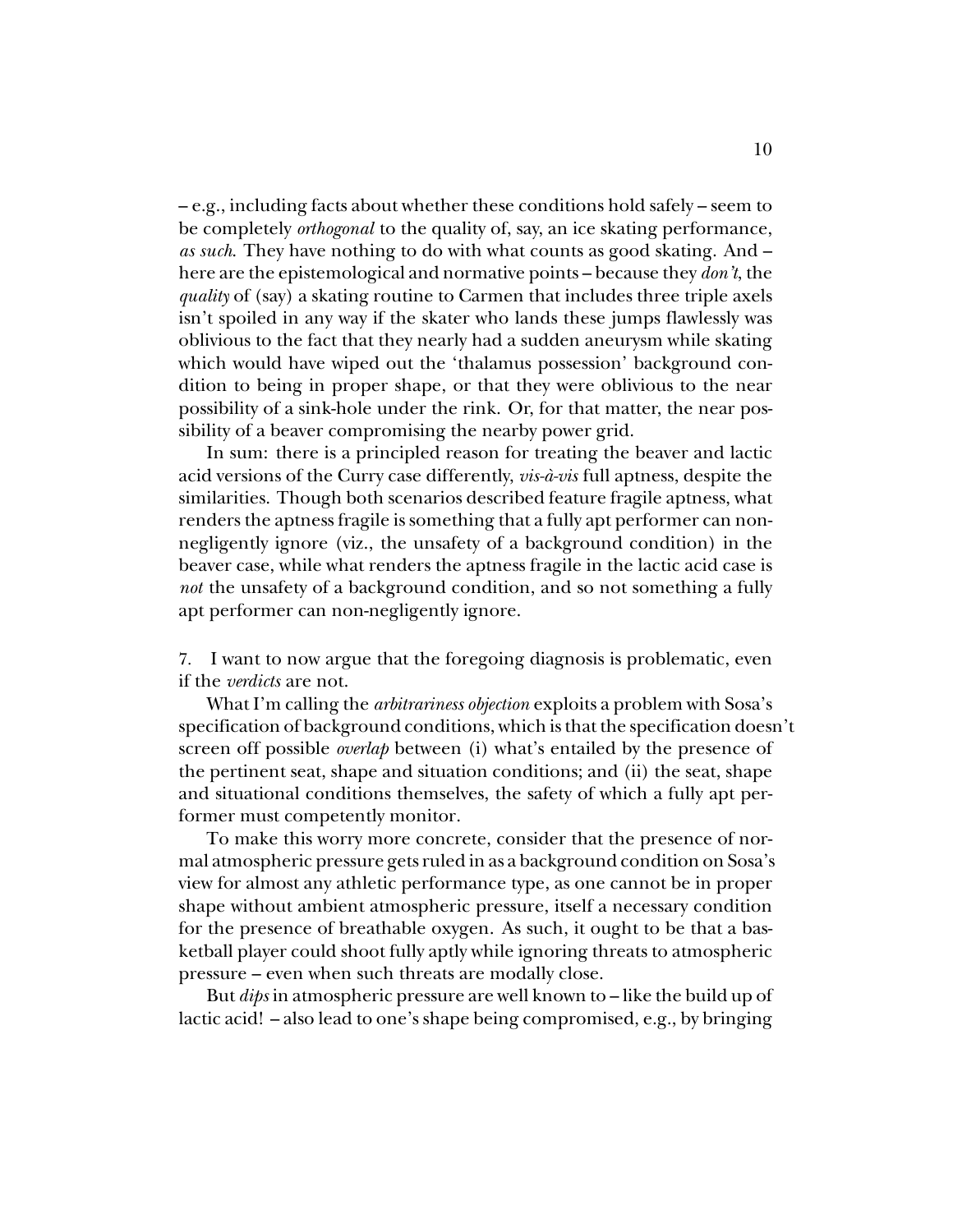about joint stiffness. When thinking about atmospheric pressure in this way, it looks as though a fully apt performer could non-negligently ignore nearby threats to normal levels of atmospheric pressure *only if* they can also non-negligently ignore more mundane threats to being in proper shape, including lactic acid buildup, pains in one's muscles, etc. But these are exactly the kinds of things Sosa says a fully-apt performer *can't* be oblivious to.

The atmospheric pressure case raises a question: in cases of 'overlap', which factor trumps the other? Sosa's view has no straightforward answer here. And this problem itself compounds when we consider that overlap cases will be relatively common. To take another example, consider the way professional chess players monitor their glucose levels through nutrition during games. The kind of shape appropriate to elite chess includes alertness and mental acuity, the obtaining of which *entails* normal glucose levels of the very sort it is (within the standards of professional chess) taken to be negligent *not* to monitor – especially in classical format games which may last 6 hours.[13](#page-11-0)

A consequence of these kinds of overlap cases is a kind of arbitrariness. Wherever there is overlap, in the absence of an adjudicating rule, assessments that overlooking certain risks to aptness is non-negligent will be arbitrary assessments. This arbitrariness exposes a problem with Sosa's theory of background conditions, and it is a problem that the theory of full aptness unavoidably inherits.

8. Any solution to the above problem will require, at some point or another, taking a principled stance on what kind of risks to the aptness of a performance, for a given performance type, *can't* be non-negligently ignored when one performs fully aptly. On this score, the best clue we find from within Sosa's virtue epistemology is his remark that 'it is no concern of *an athlete as such* whether an earthquake might hit […].'[14](#page-11-1) Perhaps a clearer theory of what, for any given performance type, is of concern to that performer of that performance type *as such* would offer a way forward. But if such a strategy is going to work specifically for a theory of fully apt

<span id="page-11-0"></span><sup>13</sup>See, for instance, recent studies reported by Alifirov, Mikhaylova, and Makhov [\(2017\)](#page-23-4).

<span id="page-11-1"></span> $14$ (Sosa [2017](#page-25-1), 191).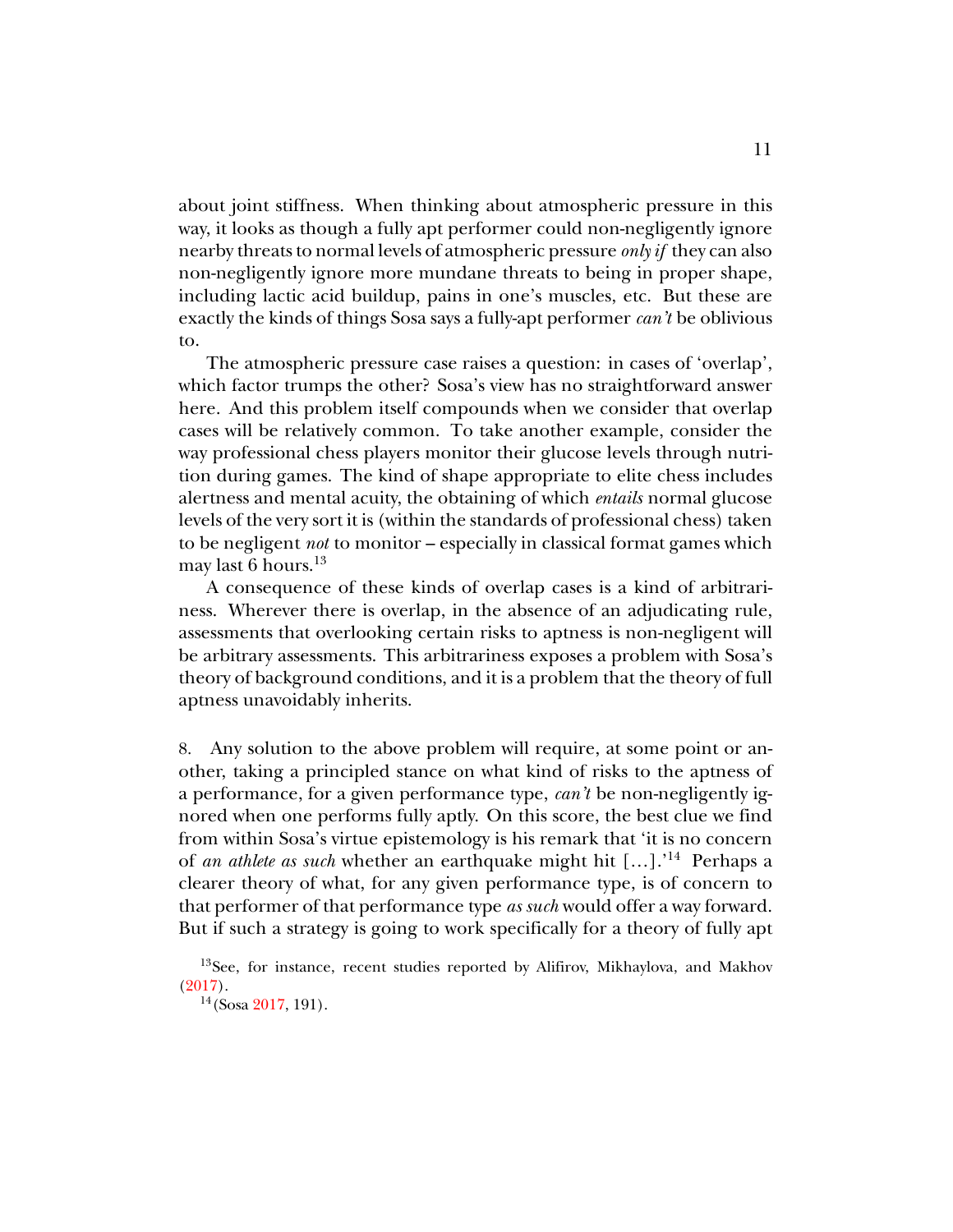*judgment* – as a theory of the gold standard in epistemology – we'd need to know what is of concern to an *inquirer as such*?

But what is of concern to an inquirer *as such*? On one very reasonable way of answering this, the answer is: in principle, *everything*!<sup>[15](#page-12-0)</sup> And this marks important sense in which inquirers *as such* differ from, say, basketball players as such, the latter of whose concerns exclude all but very specific kinds of things. And this all looks like bad news for the prospects of dealing with the arbitrariness objection from within Sosa's epistemology in a way that allows the theory of full aptness to have applicability in epistemology. All indications are that the consequent theory of full aptness would tolerate almost *no* negligence that didn't count as tainting the quality of the relevant intellectual performance. Call this the *demandingnes problem.*

The arbitrariness problem and the demandingness problem pull Sosa's view in opposite directions. The arbitrariness problem – generated by the theory of background conditions – looks resolvable only with reference to a clear account of what kinds of risks to the aptness of a performance, for a given performance type, *can't* be non-negligently ignored. I've shown that, working from within Sosa's theory at least, the most promising kind of account is one that is transferable to epistemology only at the cost of incurring the demandingness problem.

9. In what follows, I want to propose a different way forward – one that sidesteps the above dilemma by incorporating into a theory of full aptness some insights from the (i) the theory of social norms; (ii) and the literature on *de minimis* risks.

Here is the core statement of view I will now defend, what I call *de minimis normativism*:

(*†*) A fully-apt performer can't non-negligently ignore *practicerelative risks* to the inaptness of a given performance that occurs within that practice-type, except when these risks count as *de minimis* with reference to practice-sustaining rules.

<span id="page-12-0"></span> $15A$  possible exception here concerns what are called 'trivial truths'. For example, long disjunctions with just one true disjunct. Iterating such disjunctions by adding further false disjuncts generates new truths, though the intellectual value of such truths as an object of inquiry is contested. For discussion, see, e.g., Kvanvig [\(2008](#page-24-2)).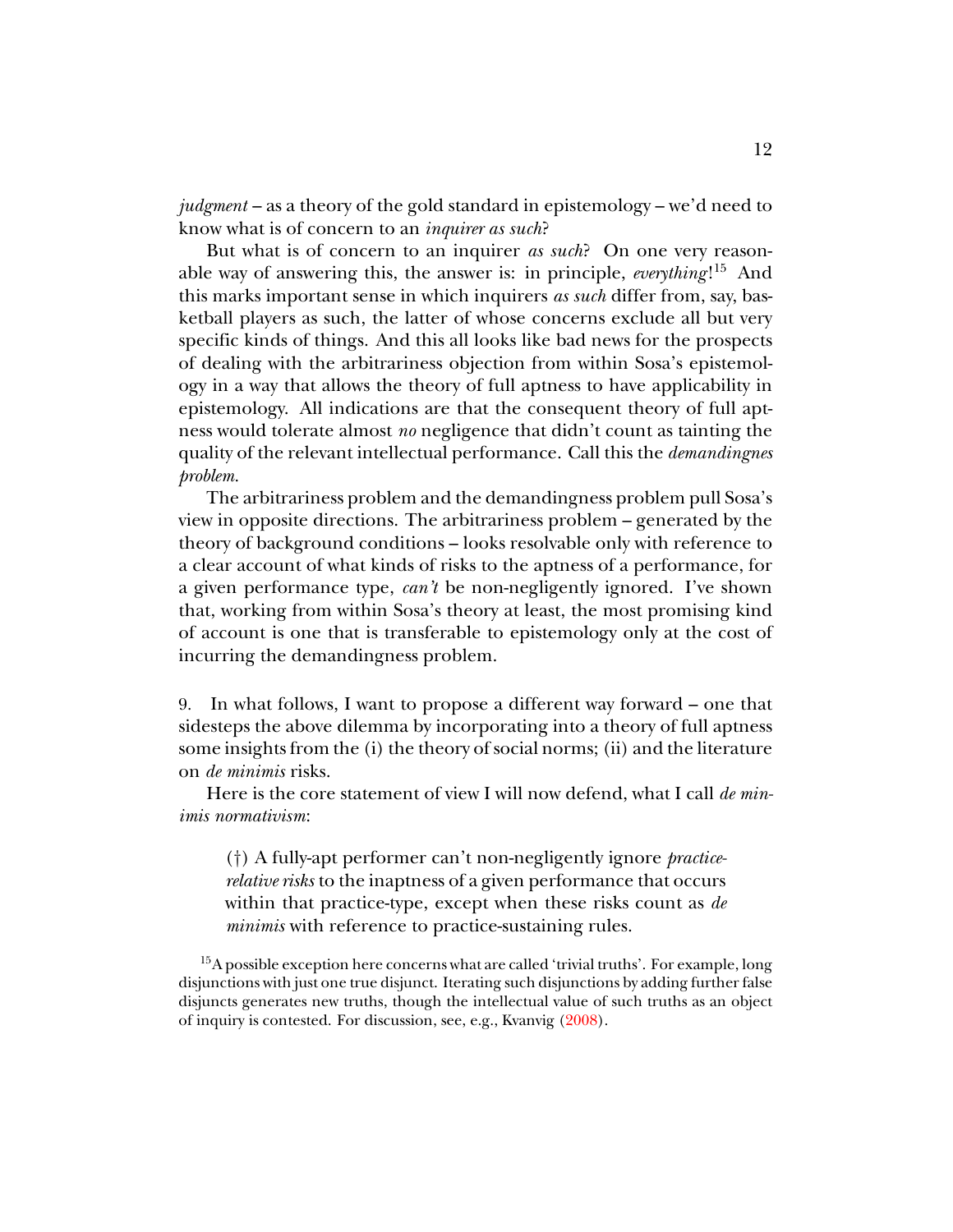Several pieces of terminology need clarified. The first concerns *practicesustaining rules*. Let's define generally – in a way that abstracts from athletic and epistemic domains – a 'practice' as a way of doing things and a 'rule' as a prescriptive principle<sup>[16](#page-13-0)</sup> or standard of conduct.<sup>[17](#page-13-1)</sup> Prescriptive rules (hereafter, 'rules') can be primary or derivative (a distinction that we will return to).<sup>[18](#page-13-2)</sup> To a first approximation, primary rules say 'do  $\phi$ ' or 'don't do  $\phi'$ . For example: don't break promises.<sup>[19](#page-13-3)</sup> Derivative rules are generated by primary rules and take the form: 'do what a person disposed to satisfy the primary rule would do'. (Example: try to bring it about that you don't break promises.) Rules are important to practices: they 'hold practices together'. But *how* do they do this?

A straightforward recent answer has been defended by John Turri [\(2017](#page-25-5)), one that is value driven:

*Practice-sustaining rules*: A rule normatively sustains a practice if and only if the value achieved by following the rule explains why agents continue following that rule.

"Don't break promises" is a sustaining rule for many kinds of practices: the value achieved by following this rule explains why clergy as well as bankers continue to follow it. Yelling "bingo" if and only if you have a bingo is a practice sustaining rule just for bingo: the value of doing this explains why players of bingo keep doing this.

A practice might have many rules, though only some of these play the role of sustaining it, by leading to 'reproduction via value produced' – alternatively, by having *reproduction value*. A simple (albeit imperfect) heuristic for assessing whether a rule has reproduction value is to check whether it has derivative rules that themselves have reproduction value. If not, then this counts against the rule itself being a rule that sustains the practice, as opposed to one that merely features in the practice.

Many practices *include* performances. They do so when performances are prescribed, in certain conditions, by rules that sustain the practice. For

<span id="page-13-0"></span> $16$ For discussion on the difference between prescriptive and evaluative norms, see Simion, Kelp, and Ghijsen([2016](#page-24-3)).

<span id="page-13-1"></span><sup>&</sup>lt;sup>17</sup>HereI am following John Turri  $(2017 \text{ Sect. } 1)$  $(2017 \text{ Sect. } 1)$  $(2017 \text{ Sect. } 1)$ .

<span id="page-13-3"></span><span id="page-13-2"></span><sup>&</sup>lt;sup>18</sup>SeeWilliamson ([2018](#page-25-6)) and Simion, Kelp, and Ghijsen [\(2016\)](#page-24-3) for discussion.

<sup>&</sup>lt;sup>19</sup>Thisis the example typically used by Williamson  $(2018)$  $(2018)$  to characterise primary norms.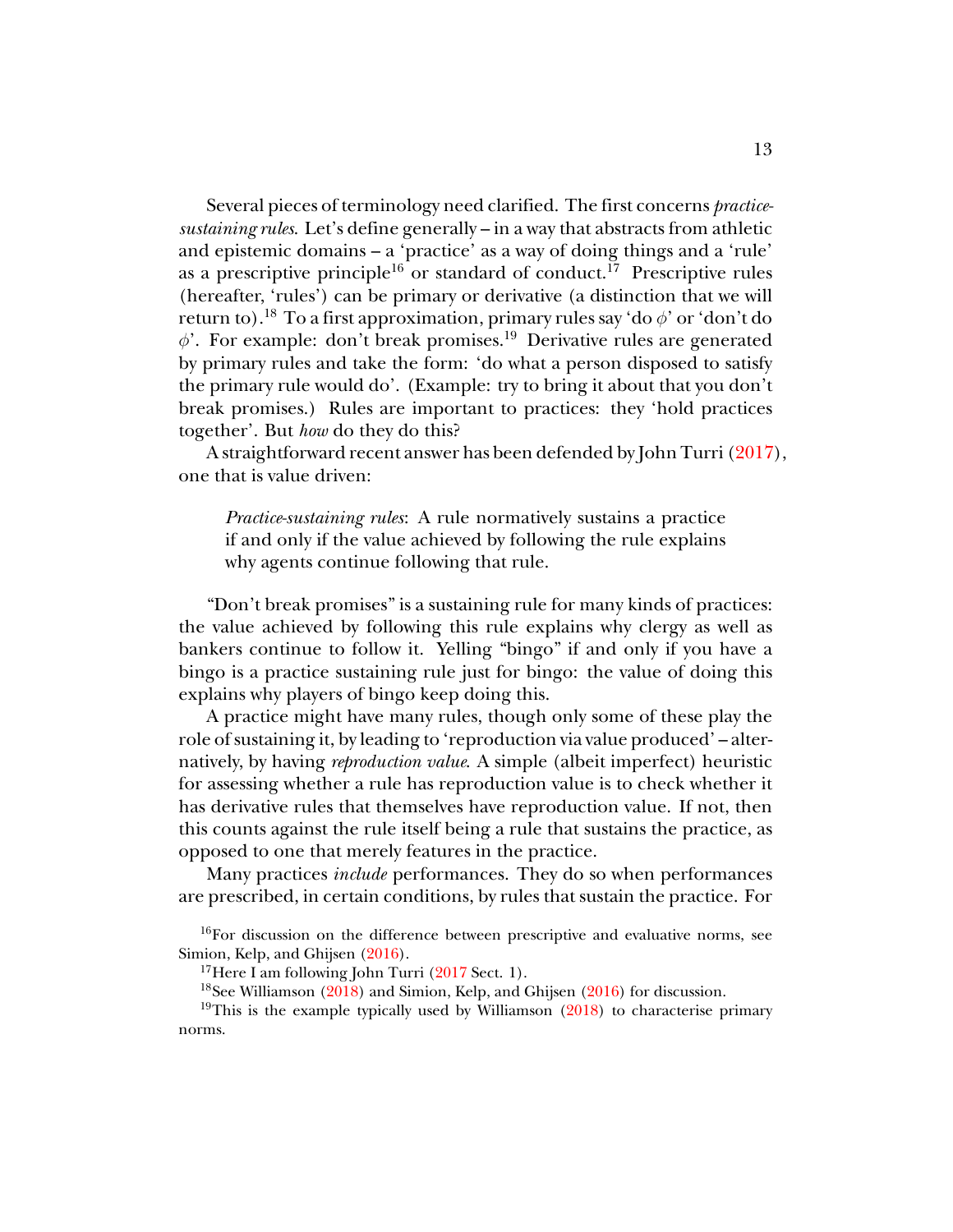example, the practice of archery includes the performance of shooting an arrow at a target. The practice of playing chess includes the performance of castling to defend the king. The practice of inquiry includes belief.

*Practice-relative risks* to the inaptness of a performance, within a given practice, can now be defined in terms of practice-sustaining rules as follows:

*Practice-relative risks*: Risks to the inaptness of a performance, within a given practice  $\phi$ , are  $\phi$ -relative risks if and only if, were the performance inapt, it would constitute a violation of (at least one) primary *ϕ*-sustaining rule or rules.

Consider again basketball and the risk a shooter runs when she is *barely inside* her reliability threshold and, oblivious to this, shoots the shot aptly. In the nearest worlds where *that* shot is inapt, a primary  $\phi$ -sustaining rule is violated. After all, these are worlds where the shooter steps just a few inches back before shooting. And it is a primary practice-sustaining rule in basketball that, *ceteris paribus*, you should not shoot too far from the basket, beyond your sufficient threshold for reliability.<sup>[20](#page-14-0)</sup> (Note: this rule has its own derivative rules that have reproduction value – viz., 'check how far out you are before you shoot!'.) But what makes a risk to the aptness of a performance *practice-relative*, with respect to a practice  $\phi$ , is whether, were it inapt, a primary *ϕ*-sustaining rule would be violated.

Of course, when there is a hungry beaver chewing on the utility pole outside the arena, there is (like when one is nearly outside her reliability threshold) *also* a risk to the inaptness of the shot. But, crucially, the risk to the aptness of the shot posed by the beaver is not a *practice-relative risk.* In the nearest world in which sudden darkness spoils the aptness of Curry's shot, it's *not* the case that Curry violates any plausible primary *ϕ*sustaining rule. 'Don't shoot in the dark' is not a good candidate for such a rule. It lacks any obvious derivative rule with reproduction value. (After all, it's implausible that the value achieved by following some rule taking

<span id="page-14-0"></span> $20$ Within the basic rules of basketball (e.g., a shot counts as 2-points, you can not walk while carrying the ball) it is a practice sustaining rule that you not shoot willy nilly any time you have the ball. The value of shooting (all else equal) only high percentage shots explains why this continue to be followed. For related discussion from Sosa on the impropriety of 'blind shooting', in the context of discussing why shooters *aim* to shoot not only successfully but aptly, see Sosa [\(2015](#page-25-0), 71–72).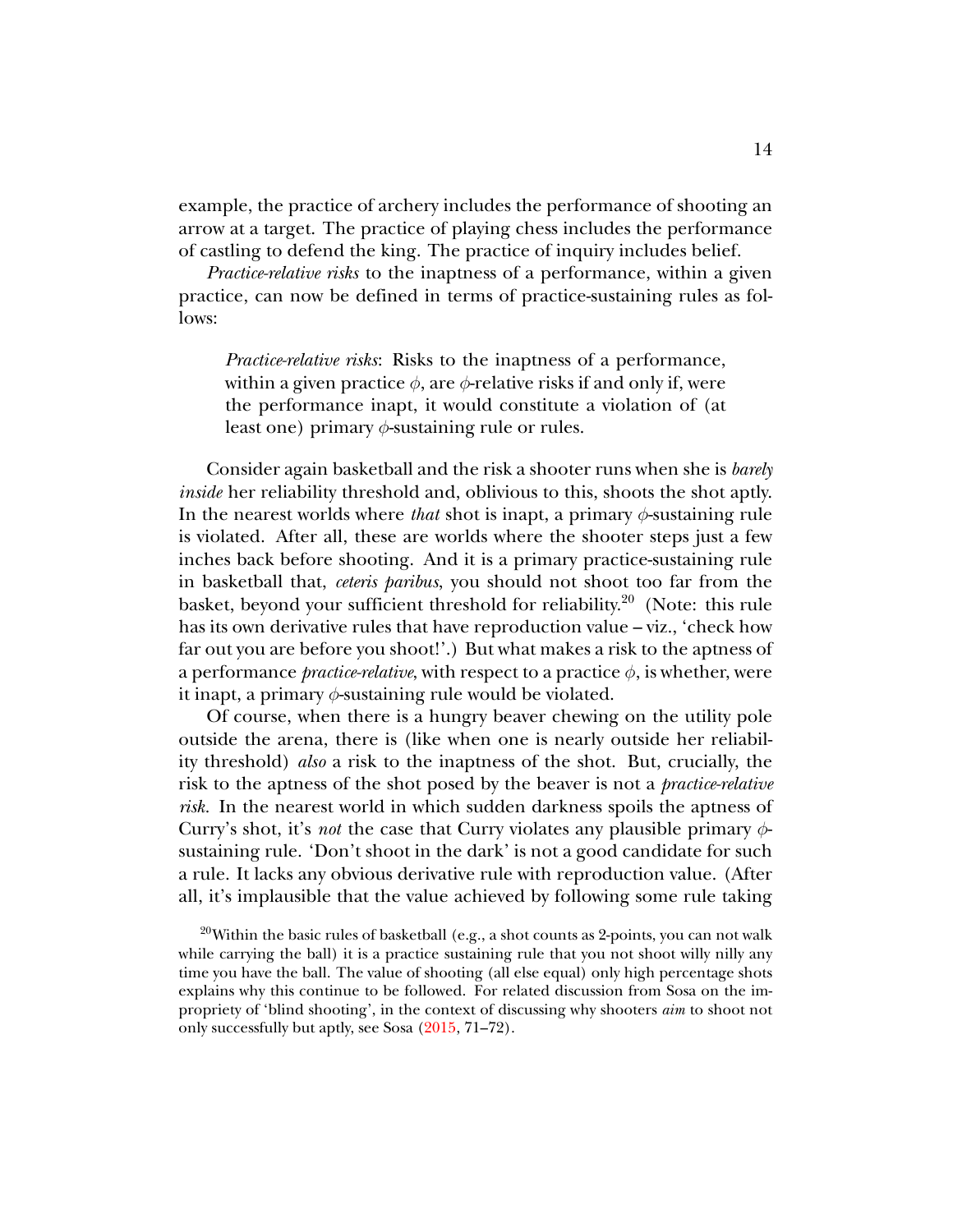into account *immediate darkness* possibilities explains why agents continue to follow any such rule. On the contrary: the value achieved by *ignoring* such possibilities would explain why players carry on ignoring them.)

10. For reasons that will be apparent shortly, a final piece of the puzzle is needed. This concerns the *de minimis* risk proviso that features in (*†*). The phrase *de minimis* derives from the Latin sentence *de minimis non curat lex*, which translates (roughly) to 'The law should not concern itself with trifles' (e.g., the crime of stealing a penny).<sup>[21](#page-15-0)</sup> In decision theory, risks are termed *de minimis risks* whenever they are judged to be so 'small' that they should be ignored.<sup>[22](#page-15-1)</sup> The concept is an especially important in health and environmental decision making.[23](#page-15-2)

So why, exactly, is a proviso of this sort needed in (*†*)? After all, if the account *already* gets the result that full aptness isn't undermined by the nearness of the beaver/darkness possibility – given that this risk to the inaptness of the shot isn't a *practice-relative* risk – then isn't the inclusion of a *de minimis* proviso redundant?

The answer here is 'no'. Whereas there is no (in Turri's terms) 'reproduction value' achieved in basketball by attending to immediate darkness possibilities, there *is* reproduction value achieved by not shooting when too tired. Usually this is done in basketball by following derivative rules such as 'keep an eye on tell-tale signs that lactic acid is building  $up^{24}$  $up^{24}$  $up^{24}$ ' etc. But there are rarer sources of tiredness in basketball, viz., ingesting halothane gas emitting from a small hole in the court. Suppose that Curry unfortunately does exactly this, which causes him to become tired *without* lactic acid buildup, *almost* tired enough that his shooting form is compromised, but (beyond his ken) it's not. *Within* his sufficient reliability threshold, Curry then shoots and makes, oblivious that he was nearly too tired to shoot with reliable enough form *because* he is oblivious to the fact that he's ingested what is nearly a reliability-compromising dose of holothane gas.

<span id="page-15-0"></span><sup>21</sup>See Peterson  $(2002, 47)$ .

<span id="page-15-2"></span><span id="page-15-1"></span><sup>22</sup>See Peterson  $(2002)$  for discussion.

<sup>23</sup>See,for example, Sandin ([2005\)](#page-24-5); Rulis [\(1986](#page-24-6)); Rhodes et al. [\(2011\)](#page-24-7); Whipple [\(2012](#page-25-7)) and Mumpower([1986](#page-24-8)).

<span id="page-15-3"></span> $24$ Note that this is an example of a rule that one who is disposed to comply with the primary rule would aim to comply with. It is derivative because it prescribes a way of attempting to comply with the primary norm rather than prescribing simply that the primary norm be complied with.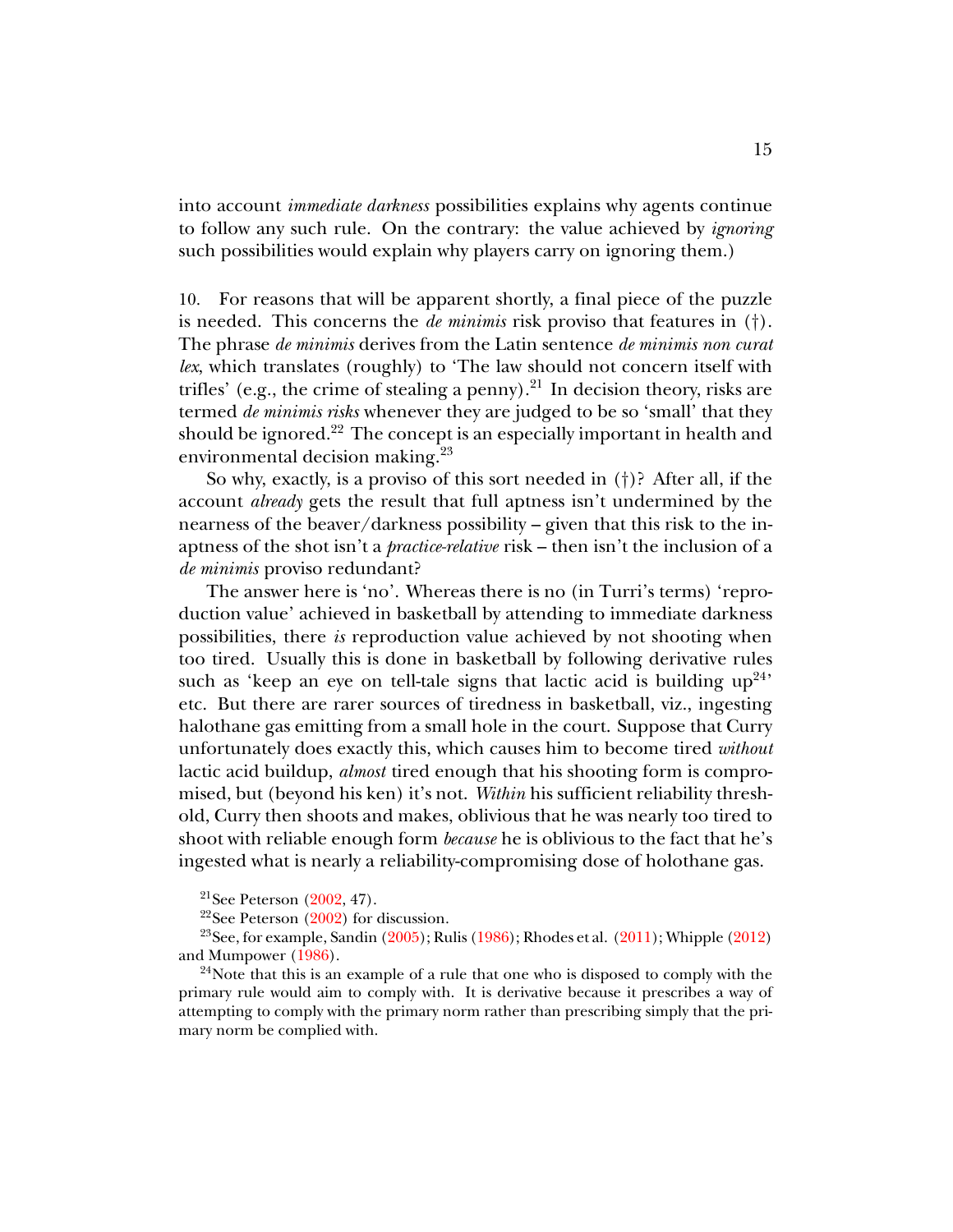Without some kind of *de minimis* proviso in (*†*), it looks like the account in (*†*) would problematically lump the halothane gas version of the case with the lactic-acid *rather* than with the beaver version of the case, as one where full-aptness is undermined. But this is a bad result: it seems after all that the holothane and beaver risks – the monitoring for each of which seems equally irrelevant as the other is to quality basketball – should stand and fall together, *even though* monitoring for signs of tiredness is itself prescribed by derivative practice-sustaining rules and monitoring for signs of a sudden power-outages is not.

With this in mind, the formulation of the *de minimis* proviso I want to now defend, as a component of the wider principle (*†*), is the following:

*De minimis proviso* (*†*): For any practice *ϕ*, a *ϕ*-relative risk, X, to the inaptness of a given performance, P, is *de minimis* with reference to  $\phi$ , if and only if the safety of P against X can't be easily increased through adherence to one or more derivative *ϕ*-sustaining rules.

The safety of a performance against a risk concerns how easily the risk would materialise.<sup>[25](#page-16-0)</sup> Doing something to *increase* the safety of a performance against a risk is to do something that makes it less easy (holding fixed that you've done that thing) that the risk will materialise – viz., that, holding fixed that you've done that thing, the risk event materialises in further-out worlds than before.[26](#page-16-1) The *de minimis* proviso above says that a risk is *de minimis* when, specifically, adhering to derivative rules of the relevant practice is *not* among the things that can easily increase the safety of a performance against a practice-relative risk.

Two qualifications are in order here. First, regarding the 'derivative' qualifier. Here is why it matters. Remember: a risk is practice-relative only if, were the performance inapt, it would constitute a violation of (at least one) primary  $\phi$ -sustaining rule or rules. In the holothane gas case, the primary practice-relative rule that would be violated in the nearest worlds where the shot is inapt is "don't shoot when too tired", a rule with clear reproduction value in basketball. Now, *trivially* one can increase the performance's safety against that risk by adhering to *that* primary rule – viz., by

<span id="page-16-0"></span><sup>&</sup>lt;sup>25</sup>Forsome representative discussions of safety in epistemology, see Rabinowitz  $(2011)$  $(2011)$  $(2011)$ , Pritchard([2005](#page-24-10)), Comesaña([2005\)](#page-23-5), and Ballantyne [\(2012\)](#page-23-6).

<span id="page-16-1"></span> $^{26}$ For related discussion, see Pritchard [\(2016\)](#page-24-11).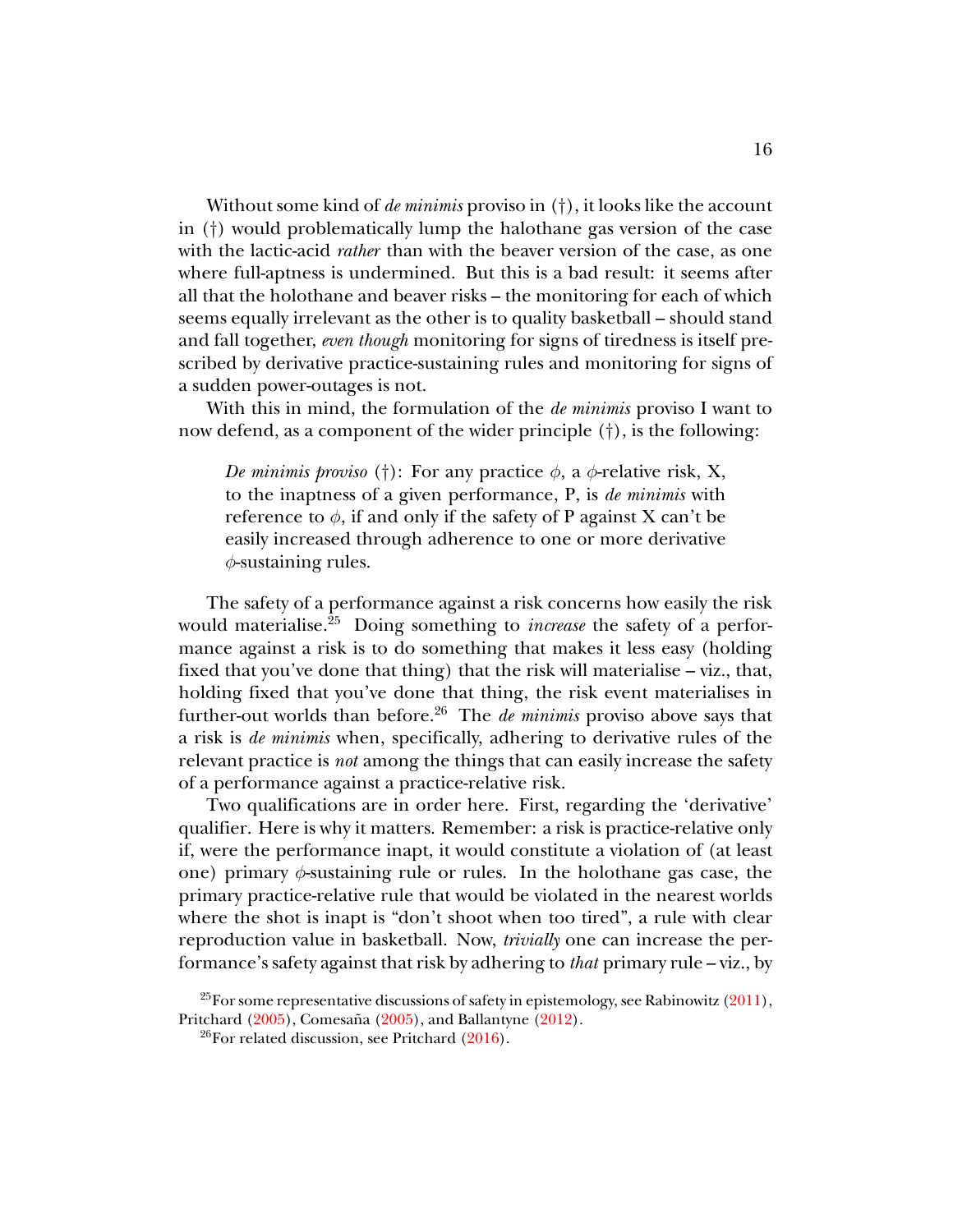*not* shooting when too tired. What one can't do, however, is easily increase the safety of the performance against that risk by adhering to *derivative ϕ*-sustaining rules. This is because adhering to derivative rules that have reproduction value in basketball (e.g., check for familiar signs that one is too tired) doesn't *easily* increase the safety of the performance against the risk to inaptness that is posed by holothane gas; monitoring in *those* ways, you'd never see it coming – at least, by following such rules. You could, by contrast, safeguard swimmingly against the holothane gas risk by toting around a gas monitor and checking it regularly while on the court. But attempting to comply to the primary rule 'don't shoot when too tired' by adhering to *this* derivative rule blatantly lacks reproduction value in basketball.

Second, regarding the '*can't be easily* increased' locution. Why not just: '*can't be* increased?' Consider that one who gets very lucky could increase the safety of the shot against the holothane gas risk to its inaptness by adhering to a derivative rule with reproduction value, like 'check for familiar signs that one is too tired'. As it happens, one of the *less common* side effects of halothane gas is difficulty breathing, a side effect that overlaps with one of the tell-tale signs of lactic acid buildup as when one typically becomes tired. One *could*, as it were, 'get lucky' and experience this rarer symptom and correctly identify it as a marker of tiredness. In doing so, the safety of the performance against the holothane gas risk to inaptness *would* be increased through adherence to one or more derivative *ϕ*-sustaining rules. It just wouldn't be *easily* increased.

With the *de minimis* proviso now fully unpacked, it should be clear how it neatly separates the lactic acid and holothane gas cases, by ruling the latter in as *de minimis*, and the former out. And this means that the wider account – *de minimis* normativism – rightly classifies the holothane gas and beaver cases as both cases where a performance is (unlike in the lactic acid case) fully apt, and despite the fact that holothane gas poses a practicerelative risk to the aptness of the shot, and the beaver does not.

11. Let's take stock. There is an important distinction *within the class of things that could cause a performance to fail*, between: (i) the kinds of things a fully apt performer must heed in order to safeguard against credit-reducing luck; and (ii) the kinds of things he or she is free to *non-negligently* assume are already in place.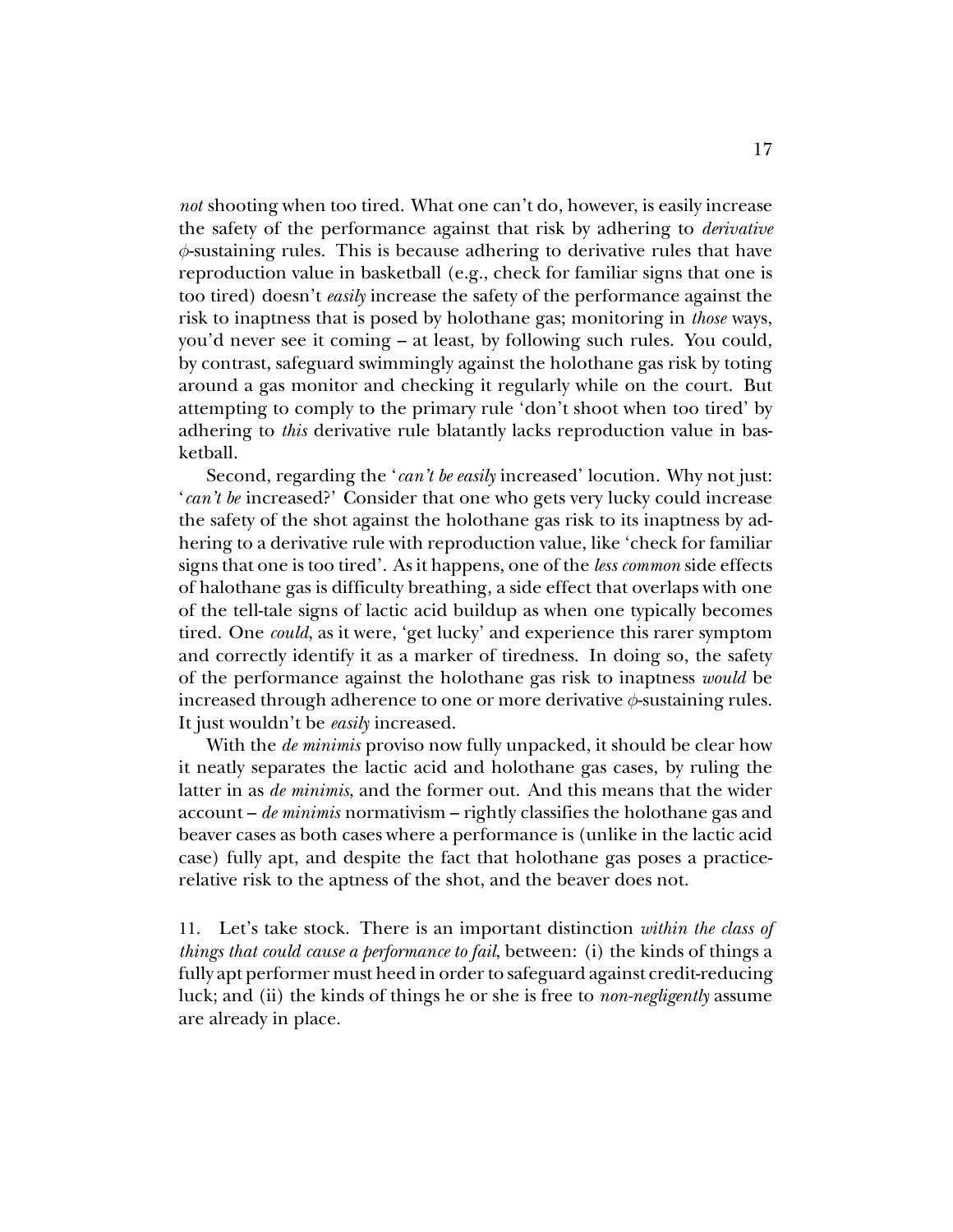What makes the difference between (i) and (ii)?

- Sosa's answer: A fully apt performer can't non-negligently ignore risks to the inaptness of a performance unless those risks are due to the unsafety of background conditions.
- My answer (viz., *de minimis* normativism): A fully-apt performer can't non-negligently ignore practice-relative risks to the inaptness of a performance that occurs within that practice-type, except when these risks count as *de minimis* with reference to practice-sustaining rules.

I've argued that Sosa's answer generates a dilemma. In particular, it was shown that his view is susceptible to a kind of arbitrariness problem, and further, that this arbitrariness problem can't be solved on Sosa's own terms without exacerbating an independent problem – one to do with demandingness – when the proposal is transferred over to the epistemic case, viz., as an account of fully apt judgment, specifically.

Moreover, we saw *why* it is that the answer Sosa gives leaves him open to the arbitrariness problem in the first place. This is because, by giving the answer he does above, he fails to screen off possible *overlap* between (i) what's entailed by the presence of the pertinent seat, shape and situation conditions; and (ii) the seat, shape and situational conditions themselves, the safety of which a fully apt performer must competently monitor. Two cases were raised to make this point about overlap: one to do with atmospheric pressure and another to do with chess.

My proposal can deal with both of these cases straightforwardly, and with out any reference to background conditions. On my view, an apt chess move that could easily have been inapt because the player (oblivious to her crashing glucose levels) could easily have been in improper shape is *not* fully apt. This is because on my view a fully apt performer can't nonnegligently ignore practice-relative risks to the inaptness of a performance, and *this* is an instance of practice-relative risk. After all, were the performance inapt, there would be a violation of a primary practice-sustaining rule or rules – viz., "don't play with compromised mental acuity" a primary rule that generates derivative rules with reproduction value, such as "try to keep acuity sharp by monitoring glucose levels." Moreover, on my view, this practice-relative risk is not *de minimis* because monitoring for glucose levels in this case *would* increase the safety of the performance against inaptness.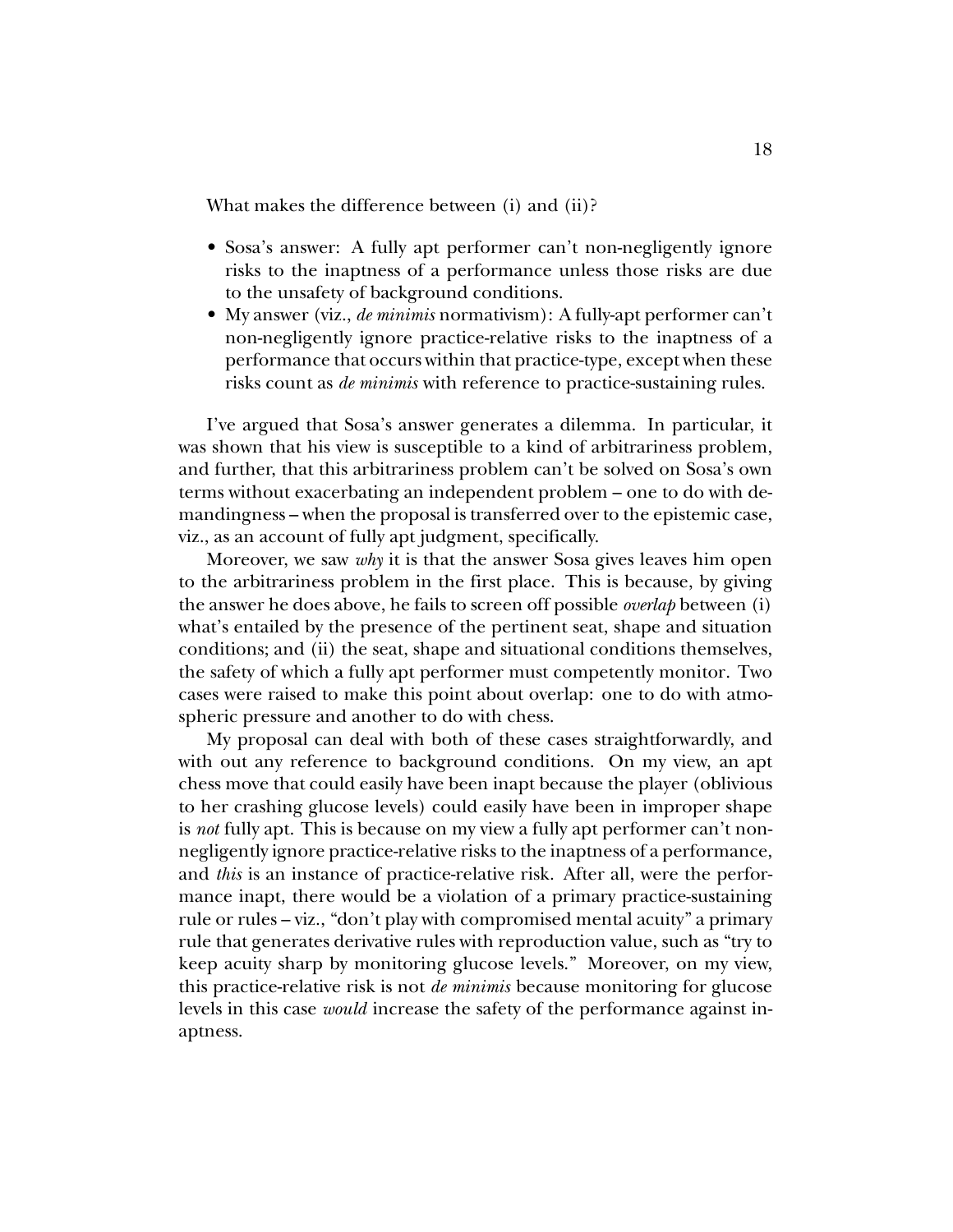It is important to note that the above rationale does *not* imply that, to make a chess move fully aptly, the chess player must be thinking throughout the game about about glucose levels. Doing *that* would not have reproduction value in chess, even if it would increase the safety of the performance against inaptness from mental sluggishness. (Compare: monitoring not only for regular signs of tiredness but for signs one has ingested halothane gas would not have reproduction value in basketball even if it would increase the safety of a performance against inaptness from tiredness when there happens to be holothane gas about.)

Likewise, the proposal can diagnose the atmospheric pressure case – the other case ruled as an 'overlap' case on Sosa's view – in a principled way. Though, in this case, the risk (at least in basketball – will be *de minimis*, unlike in the chess case. The thinking here is as follows: *even though* dips in atmospheric pressure can lead one's one's shape being compromised, e.g., by bringing about joint stiffness, this is a *de minimis* risk for a basketball player, one she can shoot fully aptly while ignoring. This is because there is no derivative basketball sustaining rule (viz., no derivative rule *with reproduction value in basketball*) the adherence to which would increase the safety of a basketball shot against *that* risk. One could safeguard against it, no doubt – perhaps by being mindful of both the forecast and ways in which the arena could open up to the elements outside. But there is reproduction value in basketball to simply ignoring such risks, rather than to concern oneself with them.

12. Let's turn now to epistemology specifically. Human knowledge – viz., the kind of knowledge that adult humans aspire to – is not just apt belief $^{27}$  $^{27}$  $^{27}$ , but *fully apt* belief.[28](#page-19-1) Fully apt believers can, like any kind of fully apt performer, non-negligently ignore certain risks to the inaptness of beliefs they hold aptly. My preferred view – *de minimis normativism* – has clear implications for just *which* risks to inaptness these are, implications that I've shown contrast favourably with those of Sosa's.

<span id="page-19-1"></span><span id="page-19-0"></span> $27$ This is what Sosa terms 'animal knowledge'. For discussion, see Sosa ( $2007$  Ch. 2).

<sup>28</sup>This idea has its roots in Descartes' distinction between *cognitio* and *scientia*, where the ascent from lower (*cognitio*) to higher knowledge (*scientia*) marks an intellectually valuable transition attained through reflection on one's epistemic position. Descartes distinction has close parallels between, on the performance-theoretic framework, apt and fully apt belief. For detailed discussion of this parallel, see Sosa([2017](#page-25-1) Ch. 1) and Reed [\(2012\)](#page-24-12). For criticism, see for example Kornblith [\(2004](#page-24-13)) and Fumerton([2004](#page-23-7)).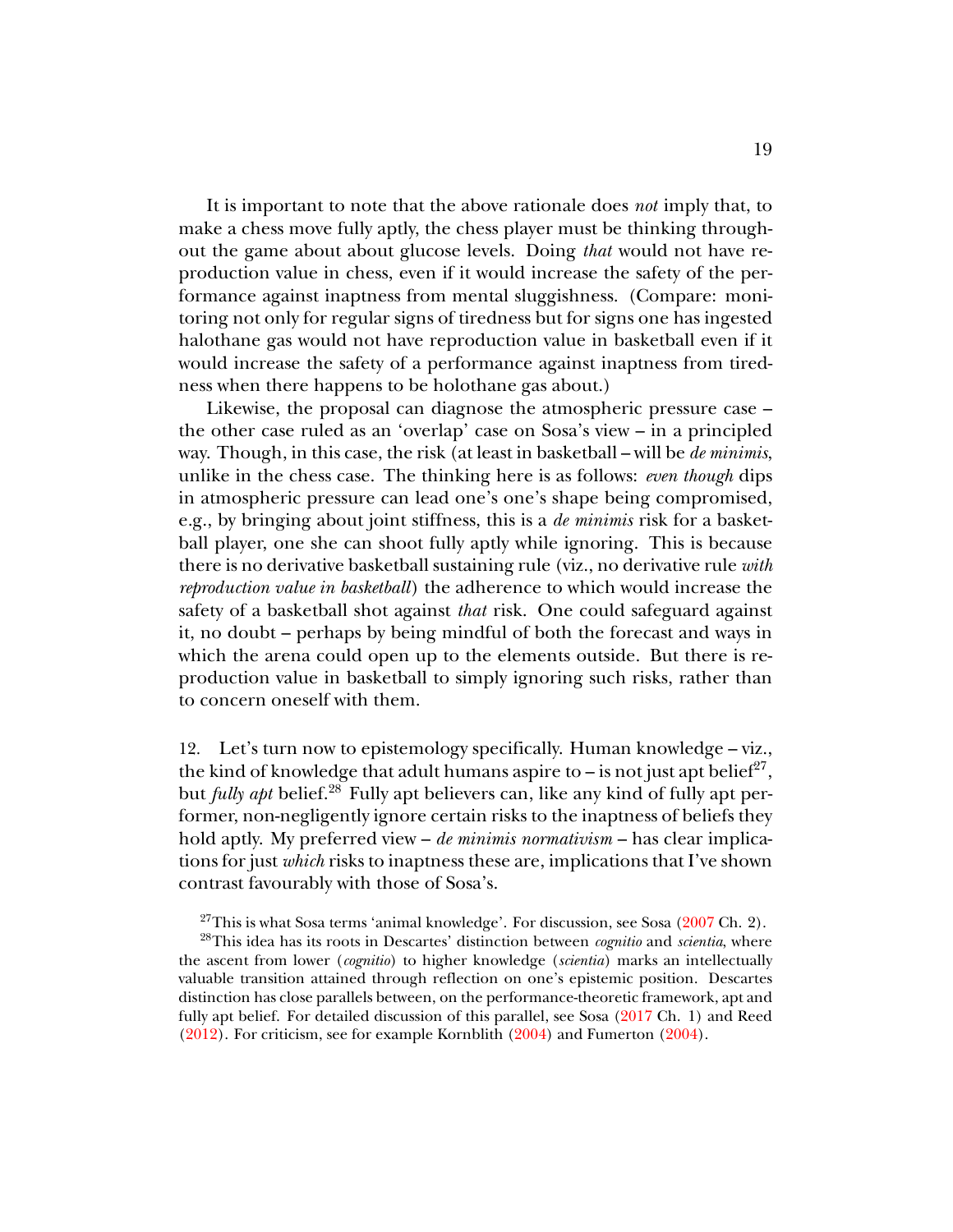In this section, I want to highlight a further advantage of the view, one that pertains to the place of epistemic *blame* in an account of full aptness.[29](#page-20-0) To this end, let's consider two different twists on Sosa's kaleidoscope perceiver case (Sosa [2007](#page-24-0), 31).

KALEIDOSCOPE-1: You see a surface that looks red in ostensibly normal conditions. But it is a kaleidoscope surface controlled by a jokester who also controls the ambient light, and might as easily have presented you with a red-light+white-surface combination as with the actual white-light+red-surface combination. You have been cautioned – rightly – that there are jokesters about, and you look carefully for signs of a jokester or a lighting machine, but spot nothing. The jokester, which *fortunately* gave you the white-light+red-surface combination rather than the red-light+white-surface, was, *unfortunately*, well hidden. Oblivious to this, and thus to the nearness of the redlight+white-surface possibility, you believe the surface is red.

KALEIDOSCOPE-2: You see a surface that looks red in ostensibly normal conditions. But it is a kaleidoscope surface controlled by a jokester who also controls the ambient light, and might as easily have presented you with a red-light+white-surface combination as with the actual white-light+red-surface combination. You have been cautioned – rightly – that there are jokesters about. You give a quick, half-hearted scan for signs of a jokester or a lighting machine, but spot nothing. The jokester, which *fortunately* gave you the white-light+red-surface combination rather than the red-light+white-surface, was, *unfortunately*, well hidden. Oblivious to this, and thus to the nearness of the red-light+white-surface possibility, you believe the surface is red.

Here are three observations about these cases:

<span id="page-20-0"></span> $29$ Fora recent general discussion of epistemic blame, see Brown ([2017\)](#page-23-8).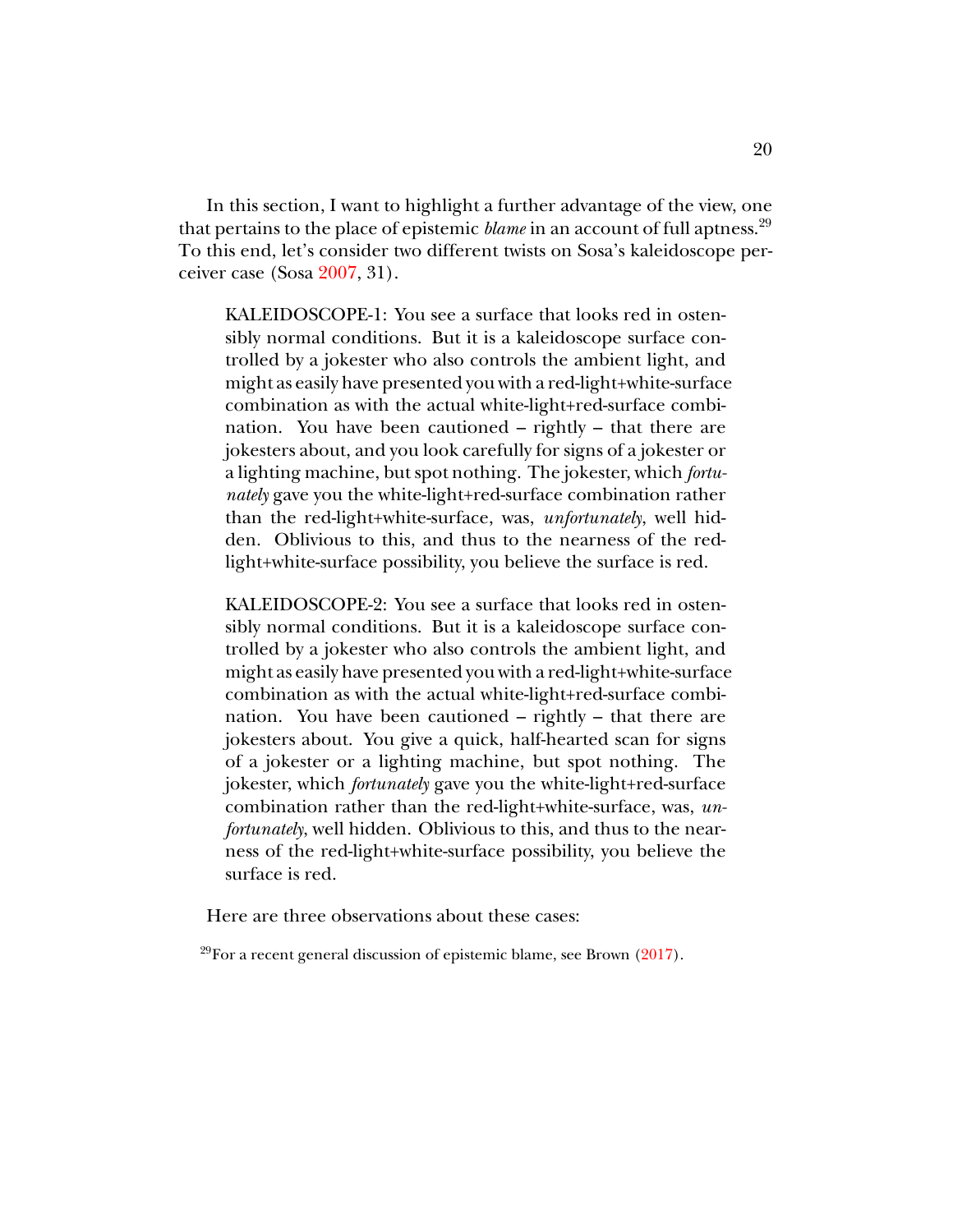- (a) *Both* KALEIDOSCOPE-1 and KALEIDOSCOPE-2 feature apt belief.<sup>[30](#page-21-0)</sup>
- (b) *Neither* KALEIDOSCOPE-1 nor KALEIDOSCOPE-2 features fully apt belief because neither features reflectively apt risk assessment.
- (c) The belief formed in KALEIDOSCOPE-1 is *better* than the belief formed in KALEIDOSCOPE-2.

Sosa's account of full aptness treats the two versions of the case the same (viz., as apt belief that falls short of full aptness) and so can explain observations (a) and (b), but not (c). Mine, by contrast, has a simple explanation for why the belief in KALEIDOSCOPE-1 is better than the belief in KALEIDOSCOPE-2, even though *both* are (as Sosa's view rightly holds) cases of apt belief that fall short of full aptness. This is because, on my proposal, the apt believer in KALEIDOSCOPE-1 falls short of full aptness *blamelessly* while the apt believer in KALEIDOSCOPE-2 does not.

A common way of thinking about blameless norm violations – follow-ingWilliamson  $(2018)$  $(2018)$  – is as follows: one violates a primary prescriptive norm (e.g., keep your promises) if and only if one fails to comply with that norm.[31](#page-21-1) To assess whether the violation of the primary norm is *blameless* we ask whether one has complied with the relevant derivative norm – viz., "do what a person disposed to comply with the primary norm would do". If they have complied with this derivative norm, then even if they've not complied with the primary norm, their violation of it is blameless. If not, then it is not.  $32$ 

In neither KALEIDOSCOPE-1 nor KALEIDOSCOPE-2 is the subject is a position to believe fully aptly while taking for granted that the light-

<span id="page-21-0"></span> $30$ In neither case does the jokester actually implement the bad red-light+white-surface combination. Because you are in both cases given the good white-light+red-surface combination, you are, as Sosa puts it, 'exercising your faculty of color vision in normal conditions of lighting, distance, size of surface, etc., in conditions generally appropriate for the exercise of color vision' [\(2007,](#page-24-0) 31) and consequently your true belief issues from the exercise of a complete competence.

<span id="page-21-1"></span> $31$  For a discussion of blame and criticism with respect to norm violations in action and assertion specifically, see C. Kelp and Simion([2017\)](#page-24-14).

<span id="page-21-2"></span> $32$ Note that Williamson himself uses the notion of blameless norm violation in the service of a specific dialectical objective, which is to argue that victims of BIV scenarios lack justification. For the present purpose I am not taking a stand on how epistemic justification maps on to epistemic norm compliance. Though see Simion, Kelp, and Ghijsen [\(2016\)](#page-24-3) for a helpful recent discussion on this issue.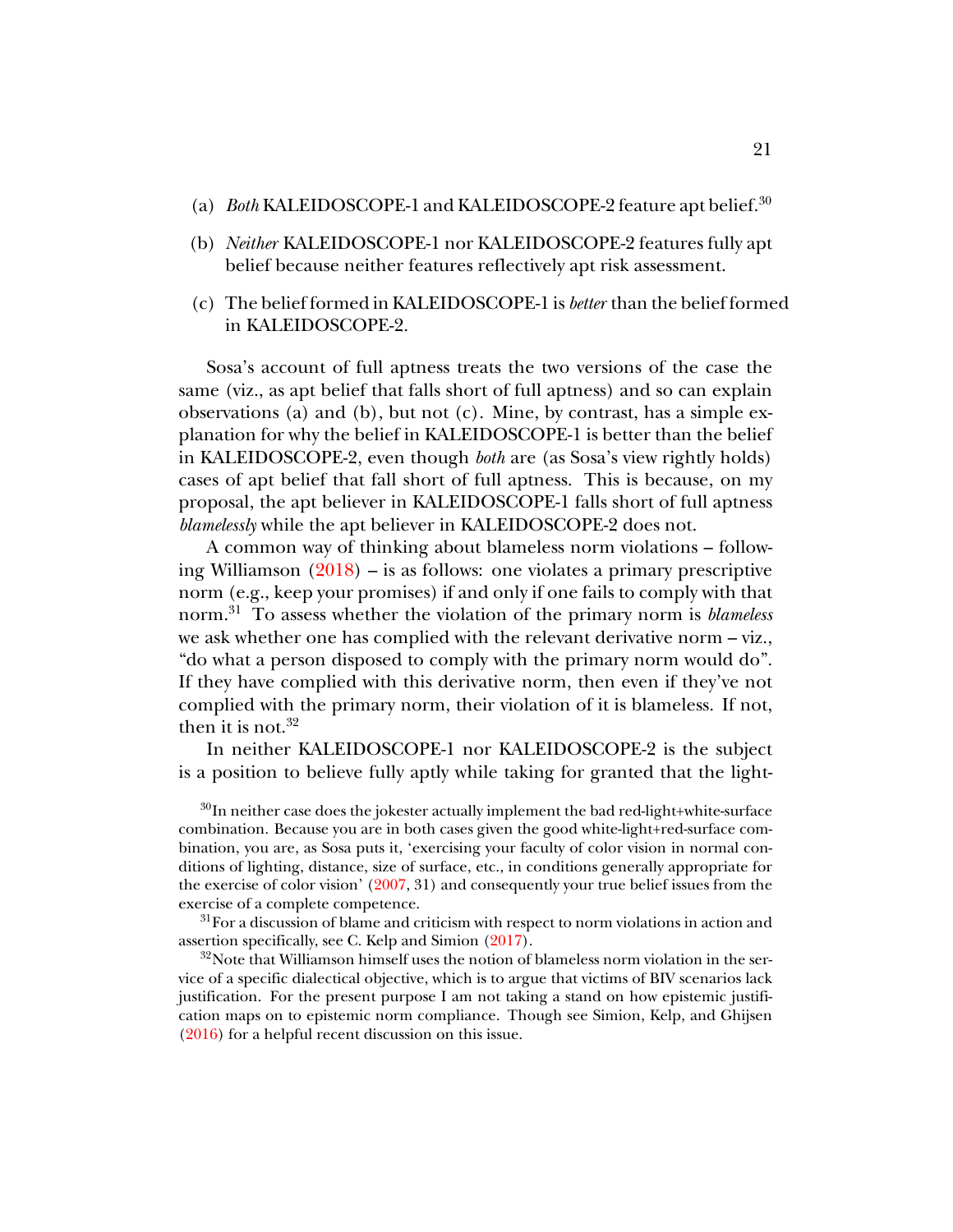ing is normal as opposed to the manifestation of a jokester's trick. And this is because both subjects have a testimonial basis for thinking, rightly, that the situation could very easily be improper (red-light+white-surface combination) for forming beliefs about the colour of the wall. Both the subjects in KALEIDOSCOPE-1 and KALEIDOSCOPE-2 should accordingly form wall-colour beliefs only if the red-light+white-surface combination is ruled out. (It is, after all, a good rule of inquiry to rule out known-tobe nearby error possibilities![33](#page-22-0)) The *derivative* rule in play here, one with clear reproduction value in the practice of inquiry, is to do what one who is disposed to rule out the relevant error possibilities would do. This is done in KALEIDOSCOPE-1, *even though* the jokester is never actually spotted! Similar due diligence is however *not* performed in KALEIDOSCOPE-2, where like in KALEIDOSCOPE-1, the jokester is not spotted. Though neither case features fully apt belief, the former falls short of full aptness *blamelessly* and the latter does not. This explains why the belief is better in KALEIDOSCOPE-1 than KALEIDOSCOPE-2.

13. This essay has been principally concerned with the kind of quality that lies beyond aptness and which a performance attains only when aptness features alongside risk assessment that must itself be of a certain quality. The traditional theory of full aptness – championed by Sosa – is right to register that full aptness is compatible with monitoring for *some* but not *all* risks to inaptness. But which are those that can be ignored and why?

The most promising answer thus far, one offered by Sosa himself, appeals to a theory of *background conditions*, a theory that – despite its initial plausibility – was shown to face intractable problems that the wider theory of full aptness then inherits. In its place, I've defended a new account of full aptness – *de minimis normativism*. This view – which gives social norms a central role – sidesteps entirely the problem Sosa appeals to background conditions in order to solve. Moreover, the view has its own distinctive benefits. One such key benefit is that the view can easily explain when an apt performer falls short of full aptness blamelessly. The distinction, within the class of apt performances that fall short of full aptness, between those that are blamelessly merely apt and those which are not, is one that the traditional theory of full aptness problematically elides. Moreover, by of-

<span id="page-22-0"></span><sup>&</sup>lt;sup>33</sup>For related discussion of relevant alternatives, in the context of fully apt judgment, see Sosa [\(2017,](#page-25-1) 237).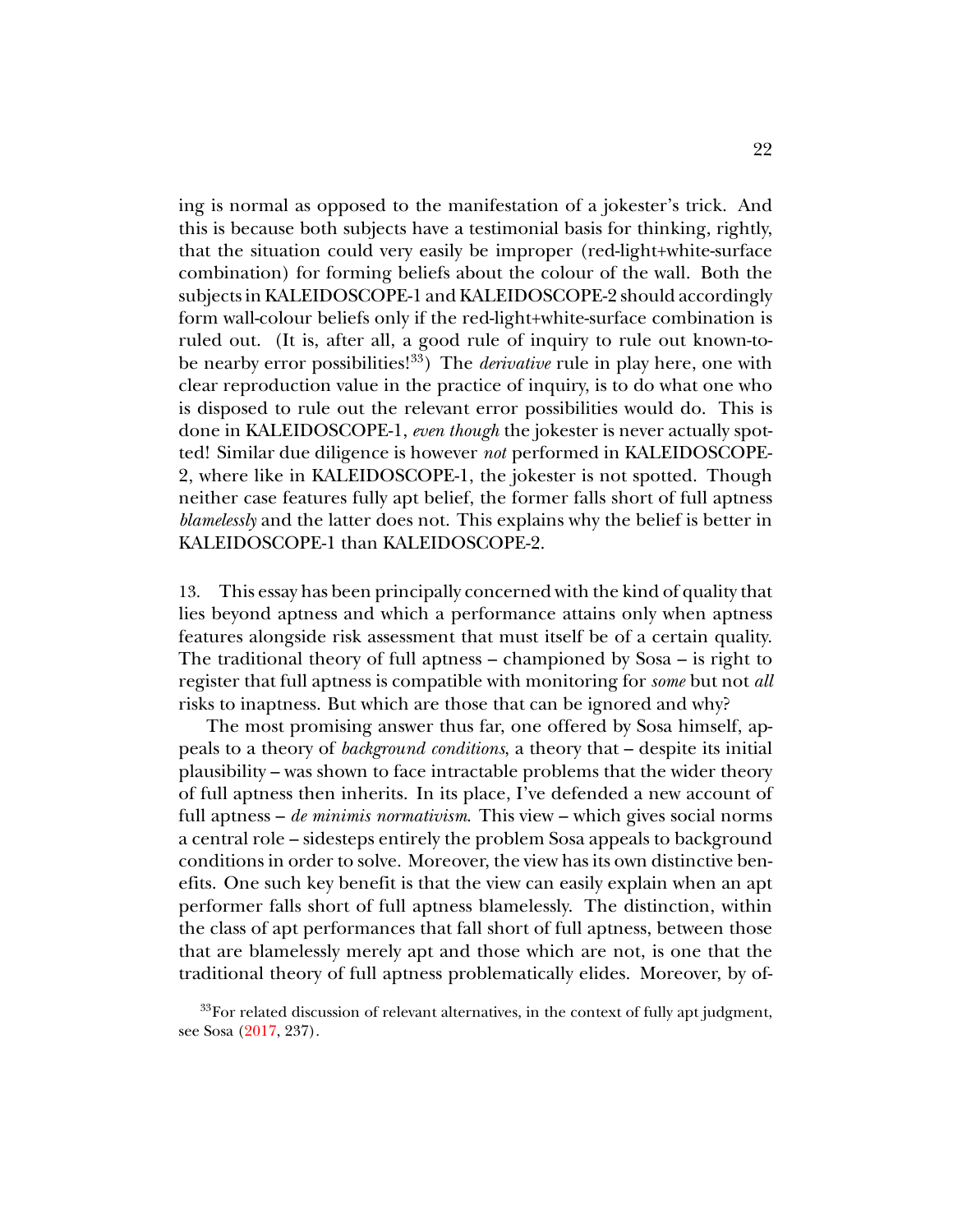fering a clear account of what higher-order risks can be ignored and why, *de minimis normativism* offers new resources, beyond those offered by the traditional theory of full aptness, as an *anti-sceptical* strategy. The distinctive resources of bi-level virtue epistemology, generally, as an anti-sceptical epistemology is one of the theory's most well-known selling points.<sup>[34](#page-23-9)</sup> And the advantages of *de minimis normativism* as a way of explaining how certain risks can be non-negligently ignored only strengthens the options a bi-level virtue epistemologist already has against the sceptic. But properly putting these new advantages to use against the sceptic will need to wait for another occasion.

## *References*

- <span id="page-23-4"></span>Alifirov, AI, IV Mikhaylova, and AS Makhov. 2017. "Sport-Specific Diet Contribution to Mental Hygiene of Chess Player." *Theory and Practice of Physical Culture*, no. 4: 30–30.
- <span id="page-23-6"></span>Ballantyne, Nathan. 2012. "Luck and Interests." *Synthese* 185 (3): 319–34.
- <span id="page-23-8"></span>Brown, Jessica. 2017. "What Is Epistemic Blame?" *Noûs*. [https://doi.org/](https://doi.org/10.1111/nous.12270) [10.1111/nous.12270](https://doi.org/10.1111/nous.12270).
- <span id="page-23-3"></span>Chrisman, Matthew. 2012. "The Normative Evaluation of Belief and the Aspectual Classification of Belief and Knowledge Attributions." *Journal of Philosophy* 109 (10): 588–612.
- <span id="page-23-5"></span>Comesaña, Juan. 2005. "Unsafe Knowledge." *Synthese* 146 (3): 395–404.
- <span id="page-23-0"></span>Fernandez, Miguel Angel, ed. 2016. *Performance Epistemology: Foundations and Applications*. Oxford University Press.
- <span id="page-23-7"></span>Fumerton, Richard. 2004. "Achieving Epistemic Ascent." In *Ernest Sosa and His Critics*, edited by Greco John, 72–85.
- <span id="page-23-2"></span>Greco, John. 2010. *Achieving Knowledge: A Virtue-Theoretic Account of Epistemic Normativity*. Cambridge University Press.
- <span id="page-23-1"></span>Kelp. 2013. "Christoph." *Australasian Journal of Philosophy* 91 (2): 265–78.

<span id="page-23-9"></span><sup>34</sup>See, especially, Sosa [\(2009](#page-25-8)). Cf., Stroud([1989](#page-25-9), [2004](#page-25-10)).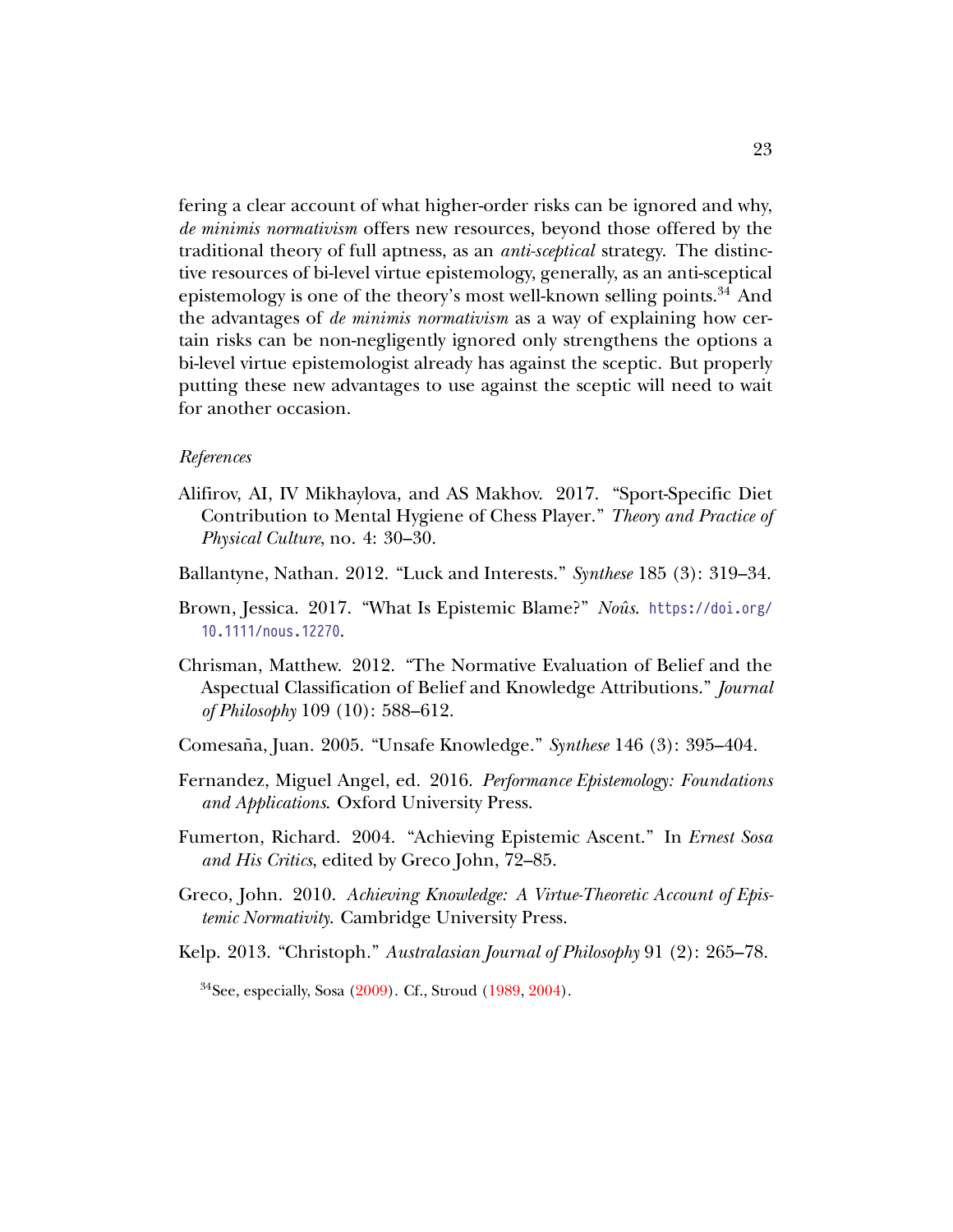- <span id="page-24-1"></span>Kelp, Christoph, Cameron Boult, Fernando Broncano-Berrocal, Paul Dimmock, Harmen Ghijsen, and Mona Simion. 2017. "Hoops and Barns: A New Dilemma for Sosa." *Synthese*, 1–16.
- <span id="page-24-14"></span>Kelp, Christoph, and Mona Simion. 2017. "Criticism and Blame in Action and Assertion." *The Journal of Philosophy* 114 (2): 76–93.
- <span id="page-24-13"></span>Kornblith, Hilary. 2004. "Sosa on Human and Animal Knowledge." In *Ernest Sosa and His Critics*, edited by Greco John, 126–34.
- <span id="page-24-2"></span>Kvanvig, Jonathan. 2008. "Pointless Truth." *Midwest Studies in Philosophy* 32: 199.
- <span id="page-24-8"></span>Mumpower, Jeryl. 1986. "An Analysis of the de Minimis Strategy for Risk Management." *Risk Analysis* 6 (4): 437–46.
- <span id="page-24-4"></span>Peterson, Martin. 2002. "What Is a de Minimis Risk?" *Risk Management* 4 (2): 47–55.
- <span id="page-24-10"></span>Pritchard, Duncan. 2005. *Epistemic Luck*. Oxford University Press.
- <span id="page-24-11"></span>———. 2016. "Epistemic Risk." *The Journal of Philosophy* 113 (11): 550–71.
- <span id="page-24-9"></span>Rabinowitz, Dani. 2011. "The Safety Condition for Knowledge." *Internet Encyclopedia of Philosophy*.
- <span id="page-24-12"></span>Reed, Baron. 2012. "Knowledge, Doubt, and Circularity." *Synthese* 188 (2): 273–87.
- <span id="page-24-7"></span>Rhodes, Rosamond, Jody Azzouni, Stefan Bernard Baumrin, Keith Benkov, Martin J Blaser, Barbara Brenner, Joseph W Dauben, et al. 2011. "De Minimis Risk: A Proposal for a New Category of Research Risk." Taylor & Francis.
- <span id="page-24-6"></span>Rulis, Alan M. 1986. "De Minimis and the Threshold of Regulation." *Food Protection Technology*, 29–37.
- <span id="page-24-5"></span>Sandin, Per. 2005. "Naturalness and de Minimis Risk." *Environmental Ethics* 27 (2): 191–200.
- <span id="page-24-3"></span>Simion, Mona, Christoph Kelp, and Harmen Ghijsen. 2016. "Norms of Belief." *Philosophical Issues* 26 (1): 374–92.
- <span id="page-24-0"></span>Sosa, Ernest. 2007. *A Virtue Epistemology: Apt Belief and Reflective Knowledge,*